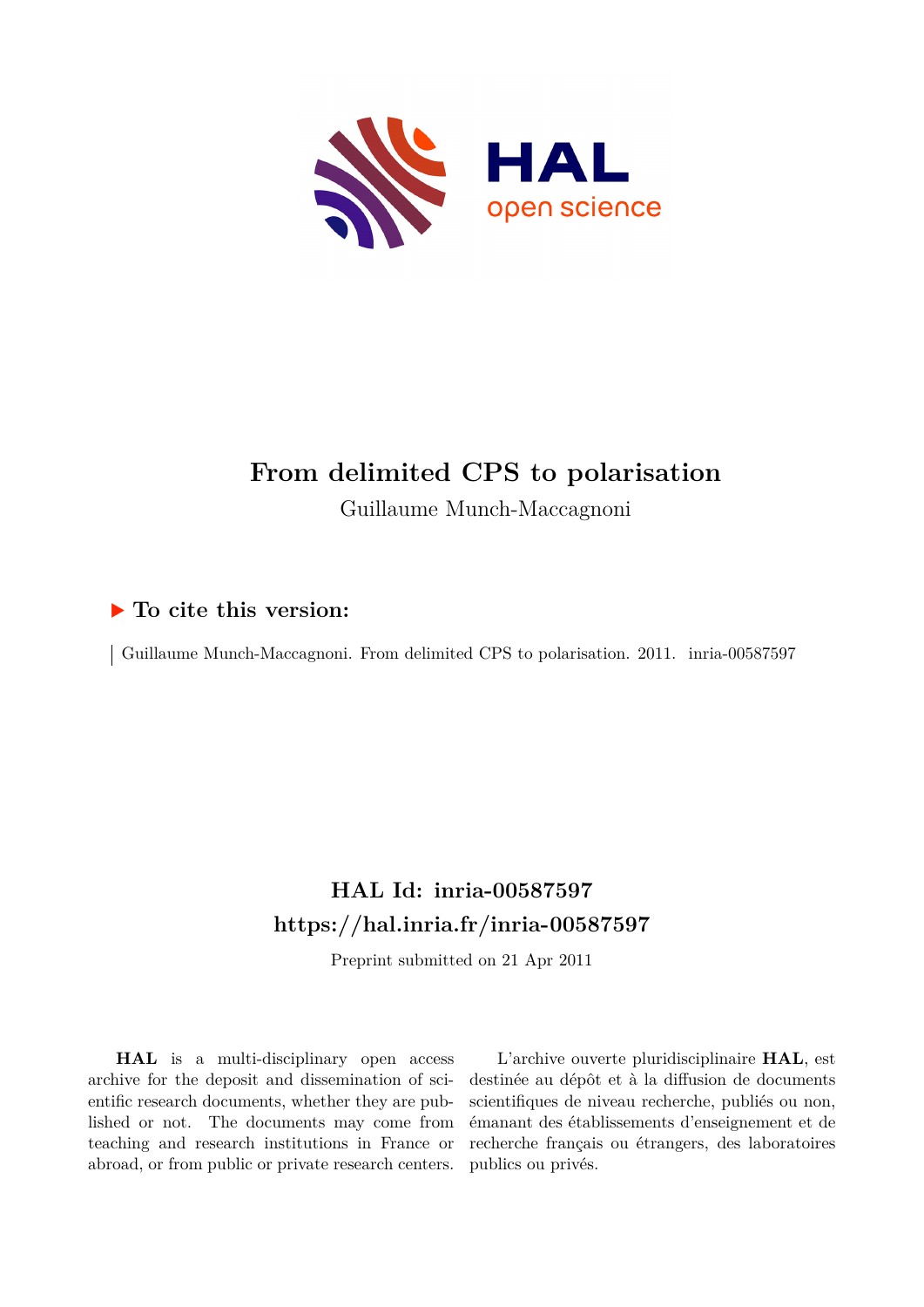## **From delimited CPS to polarisation**

### Guillaume Munch-Maccagnoni<sup>∗</sup>

**Abstract** *The understanding of continuation-passing style (CPS) translations, an historical source of denotational semantics for programming languages, benefits from notions brought by linear logic [[Gir87](#page-14-0)], such as focalisation, polarities and the involutive negation. Here we aim to show how linear logic helps as well when continuations are delimited, i.e. return and can be composed, in the sense of Danvy and Filinski [[DF89](#page-14-1)].*

*First we provide a polarised calculus with delimited control (firstclass delimited continuations) which is, at the level of computation, a variant of Girard's polarised classical logic* LC *[[Gir91](#page-14-2)]. It contains variants of delimited control calculi which came as answers to the question "what order of evaluation can we consider with delimited control?". Thus our polarised calculus is one answer which is unifying to some degree.*

*Subsequently we decompose the calculus through polarised linear logic. The only difference with non-delimited continuations is the use of specific exponentials, that account for the specific semantics of the target of delimited CPS translation, as well as for annotations of type-and-effect systems.*

*As a by-product, we obtain an explanation of CPS translations through a factoring, each step of which accounts for distinct phenomena of CPS translations. Although the factoring also holds for non-delimited CPS translations, it did not appear in its entirety before.*

#### **Contents**

#### **[Introduction](#page-1-0) 1**

| 1. |               | A polarised calculus for delimited control                                                                                                            | 3  |
|----|---------------|-------------------------------------------------------------------------------------------------------------------------------------------------------|----|
|    | 1.1           | Understanding $L_{foc,fp}$                                                                                                                            | 3  |
|    | 1.2.          |                                                                                                                                                       | 6  |
|    | 1.3           | A type-and-effect system                                                                                                                              | 6  |
|    | 1.4           | Call-by-value delimited control                                                                                                                       | 7  |
|    | 1.5           | Call-by-name delimited control                                                                                                                        | 7  |
|    | 1.6           | The decomposition of type-and-effect systems                                                                                                          | 8  |
| 2  |               | LLP with annotated exponentials                                                                                                                       | 9  |
|    | 2.1           | From LLP <sup>1</sup> $P$ <sup>2</sup> $p$ to $\lambda_v^{\times}$                                                                                    | 9  |
|    | $2.2^{\circ}$ | From $\mathsf{L}_{\mathsf{foc},\mathsf{fp}}$ to $\mathsf{LLP}^{\mathsf{1p}2p}\cdot\ldots\cdot\ldots\cdot\ldots\cdot\ldots\cdot\ldots\cdot\ldots\cdot$ | 9  |
|    | 2.3           | Translation into linear logic                                                                                                                         | 11 |
| 3  |               | <b>Comparison with other works</b>                                                                                                                    | 11 |
|    | 3.1           | The polarised analysis of CPS translations $\dots$ .                                                                                                  | 11 |
|    | 3.2           | Polarised linear logic and the study of double                                                                                                        |    |
|    |               |                                                                                                                                                       | 12 |
|    | 3.3           | Polarities and delimited control                                                                                                                      | 12 |
|    |               | 3.4 The "subtractive" decomposition of delimited con-                                                                                                 |    |
|    |               |                                                                                                                                                       | 13 |
| 4  |               | <b>Perspectives</b>                                                                                                                                   | 13 |

#### **Introduction**

<span id="page-1-0"></span>Continuation-passing style (CPS) translations are a paradox in the theory of programming languages, because they show that the *λ* calculus, this purely functional, idealised paradigm of computation, can be diverted so as to seemingly contradict the purely functional paradigm:

- 1. CPS translations give firm grounds for the notion of evaluation order, by "hard-coding" the order in the structure of the resulting term (Plotkin [[Plo75](#page-14-3)]).
- 2. They give semantics of non-functional operators like call/cc.
- 3. Using continuation-passing it is possible to manipulate the output of the computation, not only the input. This highlights the possible symmetry between the two notions (see e.g. Curien and Herbelin [[CH00](#page-14-4)]), and thus further departs from the functional point of view.

Understanding which abstract structures are involved in these translations is fruitful: the call-by-value CPS translation for instance inspired no less than the use of strong monads to describe the semantics of effects in call-by-value programming languages (Moggi [[Mog89](#page-14-5)]).

Monads however are not sufficient to describe all the existing CPS semantics, as they do not account for the symmetry inherent to CPS: for instance, the call-by-name CPS translation of Lafont, Reus and Streicher [[LRS93](#page-14-6)] is categorically dual to the call-by-value one (Selinger  $[Sel01]$  $[Sel01]$  $[Sel01]$ ) — which means that if we see computation from an external point of view, the dynamics of expressions in the one coincide with the dynamics of evaluation contexts in the other. Therefore, while some CPS semantics account for monadic constructions, some others account for comonadic ones.

#### **Polarisation**

A single structure which accounts for both of these dual constructions yet exists in proof theory, under the form of Girard's polarised classical logic (LC) [[Gir91](#page-14-2)]. LC was invented to provide a construc-



tivisation of classical logic that would retain the symmetries of classical logic — at the cost of relaxing other properties such as the associativity of composition [[LQdF05](#page-14-8)]. The most important symmetry kept is the involutivity of negation, by which  $\neg\neg A$  is not only equivalent to *A*, but isomorphic to it.

Here we are concerned about understanding how notions such as polarities and the involutive negation of LC, once endowed with the proper computational interpretation, give a better view of what we can encode with CPS translations.

To do so, we show how CPS translations can be factored through LC, and isolate the three above aspects in successive steps.

<sup>∗</sup> Laboratoire PPS, Université Paris Diderot. April 20th, 2011.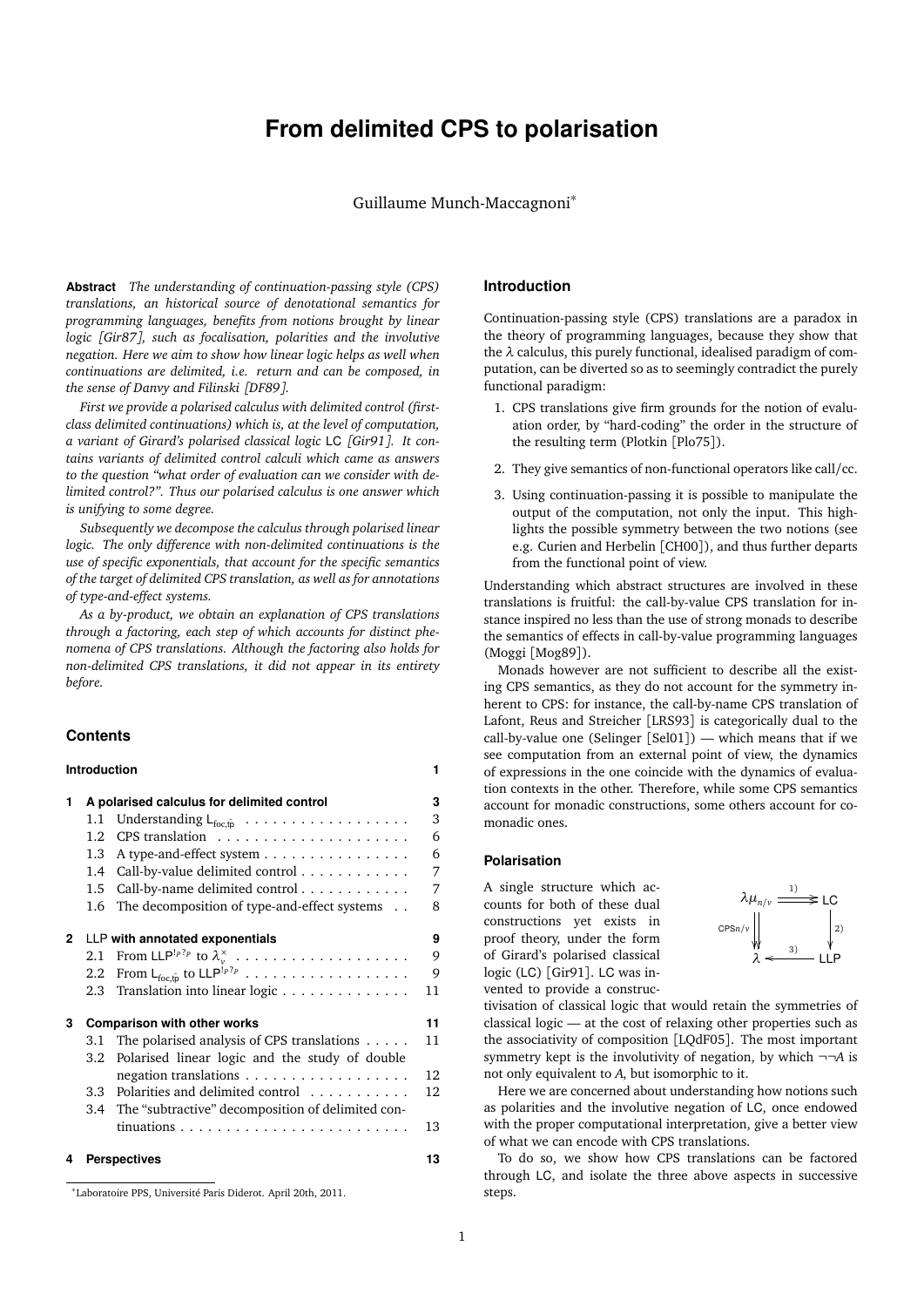Step 1) explains strictness (as in call-by-value) and laziness (or demand-driven-ness, as in call-by-name rather than call-byneed) of a *λ* calculus with control operators (such as Parigot's  $\mu$  [[Par92](#page-14-9)]) as the result of a choice, for the constructs of a language, of polarities of LC. Conversely this allows us to see LC through Curry-Howard as a programming language with (call/cc-related) effects that mixes demand-driven computations and data-driven computations (an interpretation that we introduced in [[Mun09](#page-14-10)]).

Step 2) is the standard translation from LC to Laurent's socalled Polarised Linear Logic (LLP) [[Lau02](#page-14-11)]. We show how at the level of the computational interpretation it relates the polarities of LC to the ones of LLP. While in LC expressions of both polarities may carry effects, in LLP they take a lower-level form: positives denote primitive elements of data (such as *values*), while negatives are defined by how they *react* to such data. These primitive ingredients yield demand-driven and data-driven computations in a construction that generalises in a symmetric fashion the monadic semantics of call-by-value — the latter only accounting for the positive part of LC.

Step 3) translates the intuitionistic-looking LLP into the lambda-calculus. It introduces specificities of CPS translations that seem orthogonal to their understanding: "administrative" redexes appear, and a gross simplification is introduced on the structure of the polarity-changing negation. This has the consequence of blurring, from the point of view of CPS, the distinction between terms and evaluation contexts that LLP and LC can describe.

But we are also concerned with generalising polarisation to broader forms of effects, and to this effect we give a similar decomposition for delimited CPS translations.

#### **Delimited CPS translations**

Danvy and Filinski introduced in [[DF89](#page-14-1)] the *shift* (S) and *reset* ([·]) control operators in call-by-value *λ* calculus. The *shift* operator reifies the current evaluation context under the form of a continuation, and passes it to its argument, like the *call/cc* control operator. However, unlike *call/cc*, it only captures the context up to the nearest *reset* operator – this is why we speak of *delimited* continuations. Beside standard call-by-value reductions, it has the following reductions:

$$
[E(S(\lambda f.t))] \to [(\lambda f.t)(\lambda x.E(x))]
$$

$$
[V] \to V
$$

Amongst other proposals of calculi with composable first-class continuations, the one of Danvy and Filinski met practical and theoretical success.

To name a few, a result of Filinski [[Fil94](#page-14-12)] showed the considerable expressiveness of these operators: any monadic effect that is expressible — that is, whose laws can be expressed as pure functional terms — is available in direct-style through the use of *shift* and *reset*. For instance, with the following:

$$
read \stackrel{\text{def}}{=} \lambda().S(\lambda k.\lambda s.([k()]s))
$$
  
write 
$$
\stackrel{\text{def}}{=} \lambda s.S(\lambda k.\lambda_{\cdot}.([k()]s))
$$

[*t*] *V* computes like *t* in which a memory cell has been initialised to the value *V*. (We adapted this example from [[HG08](#page-14-13)].)

Delimited control operators have also been used to model linguistic phenomena (see Shan [[Sha04](#page-14-14)] for an introduction). And in logic itself, these operators have been used (in a limited fashion) to internalise Markov's principle into intuitionistic logic (Herbelin [[Her10](#page-14-15)]).

Danvy and Filinski describe a denotational semantics under the form of a CPS translation. In this translation, continuations

may return and be composed. As a consequence, contrarily to usual CPS translations, the order of evaluation of the target matters, and Danvy and Filinski chose a target in call-by-value. This translation is well understood from the point of view of monads – and the particular type system Danvy and Filinski provide on top of their calculus itself can be described by "annotated" monads (Wadler [[Wad94](#page-14-16)]).

This monadic analysis of the translation and the type system is paralleled by our polarised analysis; and, as far as the positive (call-by-value) part is concerned, our contribution resides in our analysis of the target of Danvy-Filinski's CPS translation.

We found in the literature an analysis of this target that relies on a second CPS translation in order to account for its call-byvalue semantics; and in this last translation it is important that continuations are used linearly (as remarked by Kameyama & Hasegawa for their completeness result [[KH03](#page-14-17)]). Moreover, it is the composition of the two translations, or "double" CPS translation, that is studied in practice.

Here we see the target of Danvy-Filinski's (single) CPS translation through Girard's linear logic and the so-called "*boring*" translation [[Gir87](#page-14-0)] based on the  $!(P^{\perp} \otimes Q)$  coding of implication. This translation indeed yields a semantics of call-by-value (Maraist et al. [[MOTW94](#page-14-18)]), and more precisely, corresponds to Moggi's monadic model [[Mog89](#page-14-5)] where the strong monad is commutative (see Benton & Wadler [[BW95](#page-14-19)]). Thus our axiomatisation of the target corresponds to Moggi's computational calculus together with the following equation that accounts for commutativity:

let *x* be *t* in (let *y* be *u* in *v*) =  $_{\eta}$  let *y* be *u* in (let *x* be *t* in *v*). (1)

We call this calculus  $\lambda_{\nu}^{\times}$ , because it turns out to be essentially an extension with pairs of Plotkin's call-by-value *λ* calculus, which already had implicit in its definition that the order of evaluation (left-to-right or right-to-left) of function application did not matter [[Plo75](#page-14-3)]. With a clear definition of the target, we can focus our analysis on single rather than double CPS translations.

The cornerstone of our approach is that the "*boring*" semantics of call-by-value allows us to link up with the polarised approach of LLP and LC. This approach is based on the decomposition of the type of continuations into the exponential modality ! of LLP and the polarity-changing negation that comes from linear logic:  $\neg_R P = !P^{\perp}$  (we write  $\neg_R$  the intuitionistic negation).

Delimited CPS translations replace negation by implication, which can be understood in the context of CPS translations as an annotated negation modality:  $\neg_Q P \stackrel{\text{def}}{=} P \rightarrow Q$ . Now, this annotated negation modality can be seen through the "*boring*" translation as an annotated exponential:

$$
\neg_{Q}P = !_{Q}P^{\perp} \stackrel{\text{def}}{=} !(P^{\perp} \otimes Q)
$$

(It is an exponential in the sense that  $!_P$  is a functor that at least enjoys  $!_P(A \& B) \simeq !_P A \otimes !_P B$ , since  $\Re$  distributes over &. The idea that we can consider various kinds of exponentials in linear logic is common, see e.g. Danos, Joinet and Schellinx [[DJS93](#page-14-20)].)

Thus, we can imagine a variant of LLP (which we call LLP<sup>!<sub>*P*?</sup>*P*)</sup></sub> which is obtained from linear logic by replacing the usual exponential by the annotated modalities  $?_P$  and  $!_P$ . Then on top of it we can build a variant of LC, whose computational interpretation is a calculus in which we can retrieve existing delimited control calculi.

We can see the fact that LLP lends itself to analogies with callby-value — rather than call-by-name —  $\lambda$  calculus as a theoretical argument in favour of Danvy and Filinski's choice. Indeed, if the target of the CPS translation had been in call-by-name (as in Sabry's variant of the calculus [[Sab96](#page-14-21)]), then we would have been unable to provide a polarised decomposition.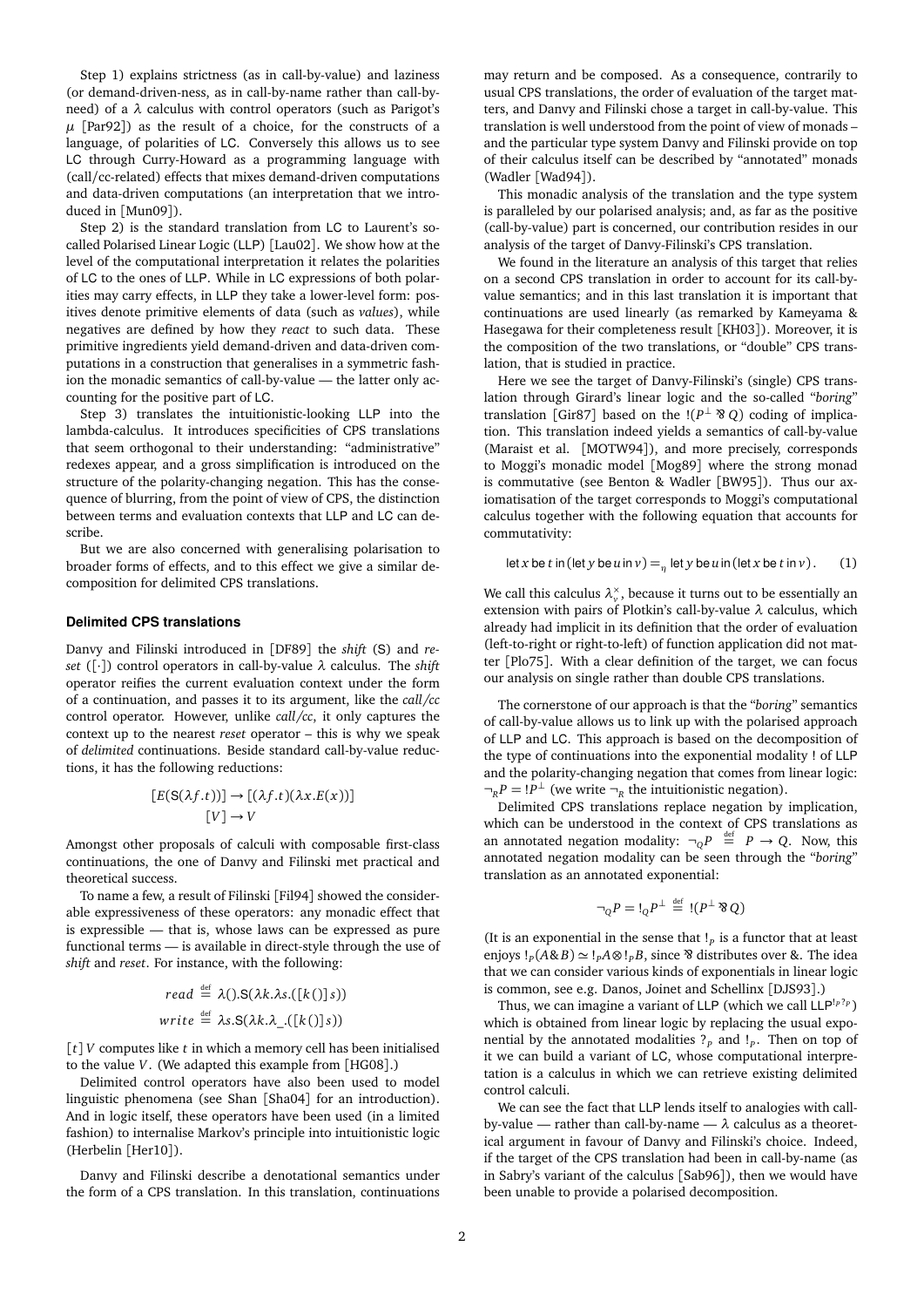The interest of polarisation is that it allows us to account for CPS translations that are not directly related to the monadic approach, such as the semantics of call-by-name *λµ* calculus and indeed of LC itself. We show that this is also the case with delimited control by decomposing a call-by-name variant of Danvy-Filinski's calculus that has been introduced in Herbelin & Ghilezan [[HG08](#page-14-13)].

#### **Method**

The key technical aspect of this work is the use of a syntax that gives an independent status to evaluation contexts, with their own variables and binders, in the lineage of Curien and Herbelin's  $\bar{\lambda} \mu \tilde{\mu}$  calculus [[CH00](#page-14-4)], which can also be seen as a term assignment for sequent calculus. We introduced  $L_{\text{foc}}$  in [[Mun09](#page-14-10)] in order to refine the  $\bar{\lambda}\mu\tilde{\mu}$  calculus to provide a computational interpretation of LC. We see such a notation as a tool for the mind, with which we strive to express the more properties of semantics with the fewest possible symbols.

Another key technical aspect is that we rely on a decomposition of *shift* and *reset* into operators that are simpler from the point of view of CPS translations: the  $\mu$  operator of Parigot [[Par92](#page-14-9)] together with a dynamically-scoped continuation variable written tp̂. This decomposition has been introduced with the  $\lambda \mu$ **i**ρ̄<sub>ν</sub> calculus of Ariola, Herbelin and Sabry [[AHS04](#page-13-2)] and Herbelin provided a syntax for it *à la*  $\bar{\lambda}$ μũ in [[Her05](#page-14-22)].

#### **Technical contribution**

In Section [1,](#page-3-0) we produce a polarised calculus for delimited control that we call  $L_{\text{foc,th}}$ . It is a *symmetric* (yet confluent) variant of  $λμ$ tp̂ that extends L<sub>foc</sub>. We describe its sound CPS semantics into  $\lambda_{\nu}^{\times}$ .



We show that this calculus

contains both  $\lambda \mu$ tp͡<sub>ν</sub> and its call-by-name variant  $\lambda \mu$ tp͡<sub>n</sub> [[HG08](#page-14-13)], in the sense that the constructs of these languages can be defined in  $L_{foc,fp}$  and that these definitions induce translations – 1) – through which the CPS translations factor.

We also study the typed versions of these calculi and introduce a type-and-effect system for  $L_{foc,\hat{tp}}$ , extension of LC, with annotations of effects related to shifts of polarities. This type system decomposes the type-and-effect systems of  $\lambda\mu$ t $\hat{p}_v$  and  $\lambda\mu$ t $\hat{p}_n$ .

In Section [2,](#page-9-0) we define a system that is essentially Laurent's LLP [[Lau02](#page-14-11)] in which the exponentials enjoy a richer structure. We call the system LLP<sup>*I<sub>P</sub>?p*</sup> (we omit additives, of which we have no use for our goal). We show how the CPS translation of  $L_{\text{foc,fp}}$ factors through LLP<sup>1<sub>p?p</sub></sup> in a manner that recalls the translation of LC into LLP: 2) & 3).

We explain the modalities  $!_P$  and  $?_P$  by describing a translation of LLP<sup>*I<sub>P</sub>?p*</sup> into LL similar to the one described for LLP by Laurent [[Lau02](#page-14-11)].

In Section [3](#page-11-1) we compare our approach with extant works.

#### <span id="page-3-0"></span>**1 A polarised calculus for delimited control**

We introduce in Fig. [1](#page-4-0) a polarised calculus of delimited control ( $L_{foc,fb}$ ). The  $L_{foc}$  part accounts for polarised classical logic (as in  $[Mun09]$  $[Mun09]$  $[Mun09]$ , while the  $\hat{p}$  part account for the delimited control operators of the  $\lambda \mu$ *i*ρ<sup>*v*</sup> calculus [[AHS04](#page-13-2)].

We describe its CPS semantics and we show that CPS translations of the (call-by-value)  $\lambda\mu$ t $\hat{p}_\nu$  calculus of Ariola, Herbelin & Sabry and the (call-by-name)  $λμ$ tp<sup>ρ</sup><sub>n</sub> calculus of Herbelin &

Ghilezan factor in the following manner:



where the top arrow relies moreover on the derivability of implication in  $\mathsf{L}_{\mathsf{foc},\hat{\mathfrak{p}}}$  (modulo administrative reductions for the second diagram).

**Proposition 1** (Confluence). *The reduction*  $\rightarrow$  *is confluent.* 

*Proof.* The reduction  $\rightarrow_0$  is defined by an orthogonal pattern rewrite system, which implies confluence for  $\rightarrow$  (Nipkow [[Nip91](#page-14-23)]).

#### <span id="page-3-1"></span>**1.1 Understanding** L<sub>foc,tt</sub><sup>®</sup>

#### **1.1.1 Generalities on system** L

Our syntax models computation as the rewriting of pairs  $\langle t | e \rangle$ , also written *c* for *commands*. This rewriting is seen as the interaction between expressions (programs) 〈*t* | and their context of evaluation  $|e\rangle$ . Thus they are kind of abstract machines states, but abstract ones in the sense that the syntax features variables and binders.

The first example of such a machine is Krivine's abstract machine. It has abstraction, application and a control operator as expressions, and stacks as evaluation contexts:

$$
\langle t u \| E \rangle \to \langle t \| u \cdot E \rangle
$$

$$
\langle \lambda x. t \| u \cdot E \rangle \to \langle t [u/x] \| E \rangle
$$

$$
\langle \mu a. c \| E \rangle \to c [E/a]
$$

This machine describes a call-by-name reduction strategy.

Curien and Herbelin [[CH00](#page-14-4)] gave an equally elegant machine for computing in call-by-value: the  $\bar{\lambda}\mu\tilde{\mu}_0$  calculus. It only requires to introduce a new kind of binders on the right.

$$
\langle t u \| E \rangle \rightarrow \langle t \| u \cdot E \rangle
$$
  

$$
\langle \lambda x. t \| u \cdot E \rangle \rightarrow \langle u \| \mu x. \langle t \| E \rangle \rangle
$$
  

$$
\langle V \| \mu x. c \rangle \rightarrow c [V/x]
$$
  

$$
\langle \mu a. c \| E \rangle \rightarrow c [E/\alpha]
$$

The  $|\mu x.c\rangle$  binder must be understood as the "let *x* be  $\Box$  in ..." context, as the one of Moggi's computational *λ* calculus [[Mog89](#page-14-5)]. The second line reads:

$$
\bar{E}[(\lambda x.t)u] \to \bar{E}[\text{let } x \text{ be } [u] \text{ in } t]
$$

if  $\bar{E}$  is some term with a hole that corresponds to the evaluation context *E*.

One advantage of working with solid contexts is that the equational theory becomes simplified. For instance, the following equation of Moggi's calculus for *x* fresh in *v*:

let x be t in (let y be u in v) 
$$
\simeq
$$
 let y be (let x be t in u) in v

becomes superfluous since it can be derived from other rules [[CH00](#page-14-4)].

The important remark of Curien and Herbelin was that for the following two tentative reductions:

$$
c[\mu x.c'/\alpha] \stackrel{?}{\leftarrow} \langle \mu \alpha.c \, || \mu x.c \rangle \stackrel{?}{\rightarrow} c'[\mu \alpha.c/x]
$$

then the left one, giving priority to expressions, corresponds to call-by-value, denoting a strict reduction of the expression, while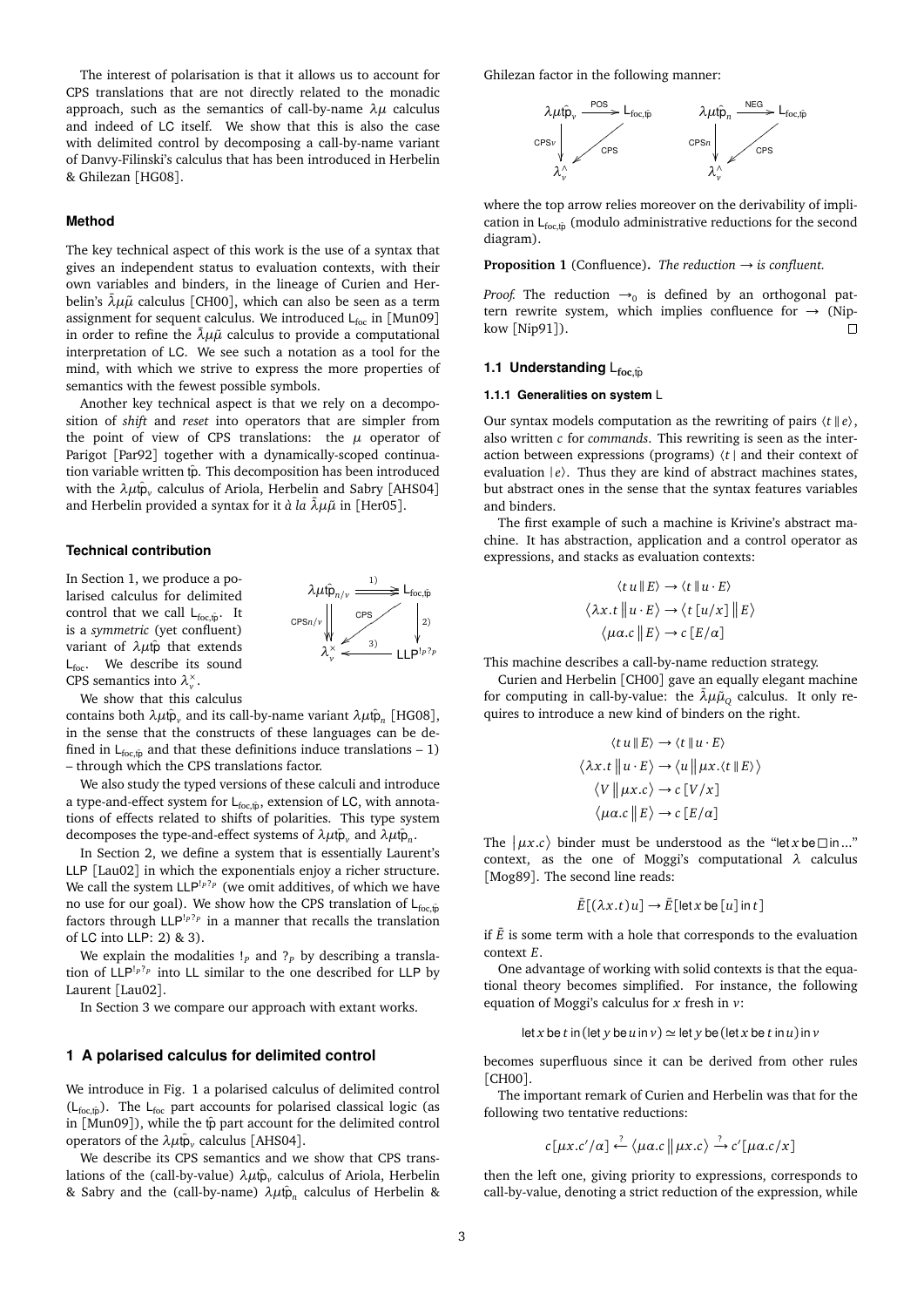#### L<sub>foc</sub> with tp<sup>∂</sup> **Syntax**

| pos. variables $x, y, z$                                                                                               |  |  |  |
|------------------------------------------------------------------------------------------------------------------------|--|--|--|
| neg. variables $\alpha, \beta, \gamma$                                                                                 |  |  |  |
| (variables) $\kappa ::= x   \alpha$                                                                                    |  |  |  |
| $V ::= V_+   t_-$                                                                                                      |  |  |  |
| $V_+ ::= x   (V, V')   \{t_-\}$                                                                                        |  |  |  |
| $t_{+}$ ::= $x   (V, V')   \{t_{-}\}   \mu \alpha.c   \mu \hat{\mathfrak{p}}.c$                                        |  |  |  |
| $t_{-} := \alpha \left[ \mu(\kappa, \kappa') \cdot c \right] \mu(\alpha) \cdot c \left[ \mu \kappa \cdot c \right]$ to |  |  |  |
| $c ::= \langle t_+ \parallel t_- \rangle \quad (=_a \langle t_- \parallel t_+ \rangle)$<br>(commands)                  |  |  |  |
| (neg. terms)                                                                                                           |  |  |  |

**Reductions.** Let  $\rightarrow$  the contextual closure of the following rewrite rules:

| $(\mu \alpha)$ | $\langle \mu \alpha. c \Vert t_{-} \rangle \rightarrow_0 c[t_{-}/\alpha]$ |
|----------------|---------------------------------------------------------------------------|
| $(\mu x)$      | $\langle V_+ \vert \vert \mu x.c \rangle \rightarrow_0 c[V_+/x]$          |

 $(\mu(\kappa, \kappa')) \quad \langle (V, V') \mid \mu(\kappa, \kappa').c \rangle \rightarrow 0 \quad c[V/\kappa, V'/\kappa']$ (*µ*{*α*})  $\langle \{t_{-}\}\rangle$  ||  $\mu\{\alpha\}.c$   $\rangle \rightarrow_0 c[t_{-}/\alpha]$  $(\mu \hat{\mathfrak{p}})^*$  $\left\langle \mu \hat{\mathsf{p}}. \langle V_+ \parallel \hat{\mathsf{tp}} \rangle \right|$  $\Vert t_-\rangle \rightarrow_0 \langle V_+ \Vert t_-\rangle$ <sup>\*</sup>with tp̂ possibly free in  $V_+$ 

 $t\hat{p}$  is not subject to  $\alpha$  conversion.

**Equations.** The following equations are contextual:

$$
(\eta_{+}) \qquad \mu\alpha.\langle t_{+} \parallel \alpha \rangle =_{\eta} t_{+}
$$
  
\n
$$
(\eta_{-})^{*} \qquad \mu q.\langle q \parallel t_{-} \rangle =_{\eta} t_{-}
$$
  
\n
$$
(\mathbf{c}_{v})^{*} \qquad \langle V \parallel \mu q.\langle t_{+} \parallel \mu q'.c \rangle \rangle =_{\eta} \langle t_{+} \parallel \mu q'.\langle V \parallel \mu q.c \rangle \rangle
$$
  
\n
$$
(\eta_{\hat{\mathbf{p}}}) \qquad \langle \mu \hat{\mathbf{p}}.c \parallel \hat{\mathbf{p}} \rangle =_{\eta} c
$$
  
\n
$$
(\mathbf{c}_{\hat{\mathbf{p}}})^{*} \qquad \langle \mu \hat{\mathbf{p}}. \langle W \parallel \mu q.c \rangle \parallel t_{-} \rangle =_{\eta} \langle W \parallel \mu q. \langle \mu \hat{\mathbf{p}}.c \parallel t_{-} \rangle \rangle
$$
  
\n\*where  $q$  is  $x$ ,  $\{ \alpha \}$  or  $(\kappa, \kappa')$  and where  $W$  is  $V_{+}$  or  $\mu \hat{\mathbf{p}}.c'$ 

<span id="page-4-0"></span>**Figure 1:** Syntax, reduction rules and equational theory of one-sided L<sub>foc</sub> with tp̂.

the right one, giving priority to contexts, corresponds to callby-name (or the specific variant they studied), denoting a lazy reduction of the expression.<sup>[1](#page-4-1)</sup>

#### **1.1.2 Call-by-name, call-by-value...**

Wadler showed with the Dual Calculus [[Wad03](#page-14-24)] (along with an efficient introduction to symmetric syntaxes for sequent calculus) how it is possible in this kind of syntax to define abstraction and application in terms of simpler connectives. As introductory examples we show how we retrieve similar definitions in  $L_{\text{foc},\hat{\text{foc}}}$ .

Note that the syntax in Fig. [1](#page-4-0) allows for the two writings  $\langle t_+ \| t_- \rangle$  and  $\langle t_- \| t_+ \rangle$ , which are considered equal in the same way as the *λ* calculus equates *λx*.*x* and *λy*. *y*. Note also that reduction rules always give priority to positives  $t_{+}$  over negatives *t*−, in the sense that  $\mu x$ .*c* only reduces when supplied a value  $V_+$ . This priority is further reflected in our convention that negative terms are values.

We will show how to derive both call-by-name and call-byvalue abstractions and applications, and then we will explain what computational and logical meaning we give to an equality like  $\langle t_+ | t_- \rangle =_{\alpha} \langle t_- | t_+ \rangle$ .

The call-by-value implication can be derived if we choose to write  $\langle t_+ \| t_- \rangle$  instead of  $\langle t_- \| t_+ \rangle$  (that is, if we read  $t_+$  as expressions).

<span id="page-4-2"></span>**Example 2** (Call-by-value implication). Given  $t_+, u_+$  positive terms of  $L_{\text{foc,fp}}$  and  $u$ <sub>−</sub> a negative term, we define:

$$
\langle \lambda x. t_{+} | \stackrel{\text{def}}{=} \langle \{ \mu(x, \alpha). \langle t_{+} || \alpha \rangle \} |
$$
  
\n
$$
| t_{+} \cdot u_{-} \rangle \stackrel{\text{def}}{=} \left| \mu \{ \alpha \} . \langle t_{+} || \mu x. \langle \alpha || (x, u_{-}) \rangle \rangle \right\rangle
$$
  
\n
$$
\langle t_{+} u_{+} | \stackrel{\text{def}}{=} \langle \mu \alpha. \langle t_{+} || u_{+} \cdot \alpha \rangle | .
$$

It is an easy exercise to check that these definitions allow us to retrieve the reduction rules described above for call-by-value.

Conversely, the call-by-name implication can be derived if we choose to write  $\langle t_- \Vert t_+ \rangle$  instead of  $\langle t_+ \Vert t_- \rangle$  (that is, if we read *t*<sup>−</sup> as expressions).

<span id="page-4-3"></span>**Example 3** (Call-by-name implication)**.** Given *t*−, *u*<sup>−</sup> negative terms and *V* a positive value of  $L_{foc,fp}$ , we define:

.

$$
\langle \lambda \alpha. t_{-} | \stackrel{\text{def}}{=} \langle \mu(\alpha, x). \langle t_{-} || x \rangle |
$$
  
\n
$$
|t_{-} \cdot V \rangle \stackrel{\text{def}}{=} |(t_{-}, V) \rangle
$$
  
\n
$$
\langle t_{-} u_{-} | \stackrel{\text{def}}{=} \langle \mu x. \langle t_{-} || u_{-} \cdot x \rangle |
$$

The reader might be surprised  $-$  here and later  $-$  to see the call-by-name abstraction written *λα* rather than *λx*. This is due to the fact that we encode expressions with negative terms, and therefore our notation for negative variables  $(\alpha, \beta...)$  apply, while the positive co-variables are written *x*, *y*... We found it necessary — with apologies to the reader — to make the difficult choice of going against tradition with our notations, because the distinction between polarities of variables is more important to stress in  $L_{\text{foc}}$  than the distinction between variables and covariables.

Similarly to the call-by-value case, and modulo the exchange of notations between  $\alpha$ 's and  $x$ 's, one can easily check that these definitions allow us to retrieve the rules of reduction above for  $|V_{+}\rangle$ ). the Krivine machine (in particular stacks *E* become of the form

#### **1.1.3 ... and polarisation**

At this point the reader might think that our syntax is just an artificial way of writing the two deterministic variants of Curien-Herbelin  $λμ\tilde{μ}$  or Wadler's Dual Calculus with one syntax, based on a play on words (we leave the tp̂ part aside for the moment). This is only an illusion caused be our choice of presentation, as we explain now.

As made clear by Wadler [[Wad03](#page-14-24)], the rules of negation in sequent calculus can be interpreted computationally as the constructors that exchange expressions and contexts — such constructors, written not, are unary, and they are such that if *t* is an expression, then  $not(t)$  is a context; and conversely.

In the Dual Calculus,  $not(t)$  is always a value even if  $t$  is not, and the constructs are given the following reduction rule:

$$
\langle \text{not}(t) \big| \text{not}(u) \rangle \rightarrow \langle u \Vert t \rangle
$$

<span id="page-4-1"></span><sup>&</sup>lt;sup>1</sup>We believe that Danos, Joinet and Schellinx [[DJS97](#page-14-25)] already had at least the intuition of this interpretation of the critical pair. However we could find no such formal claim in print.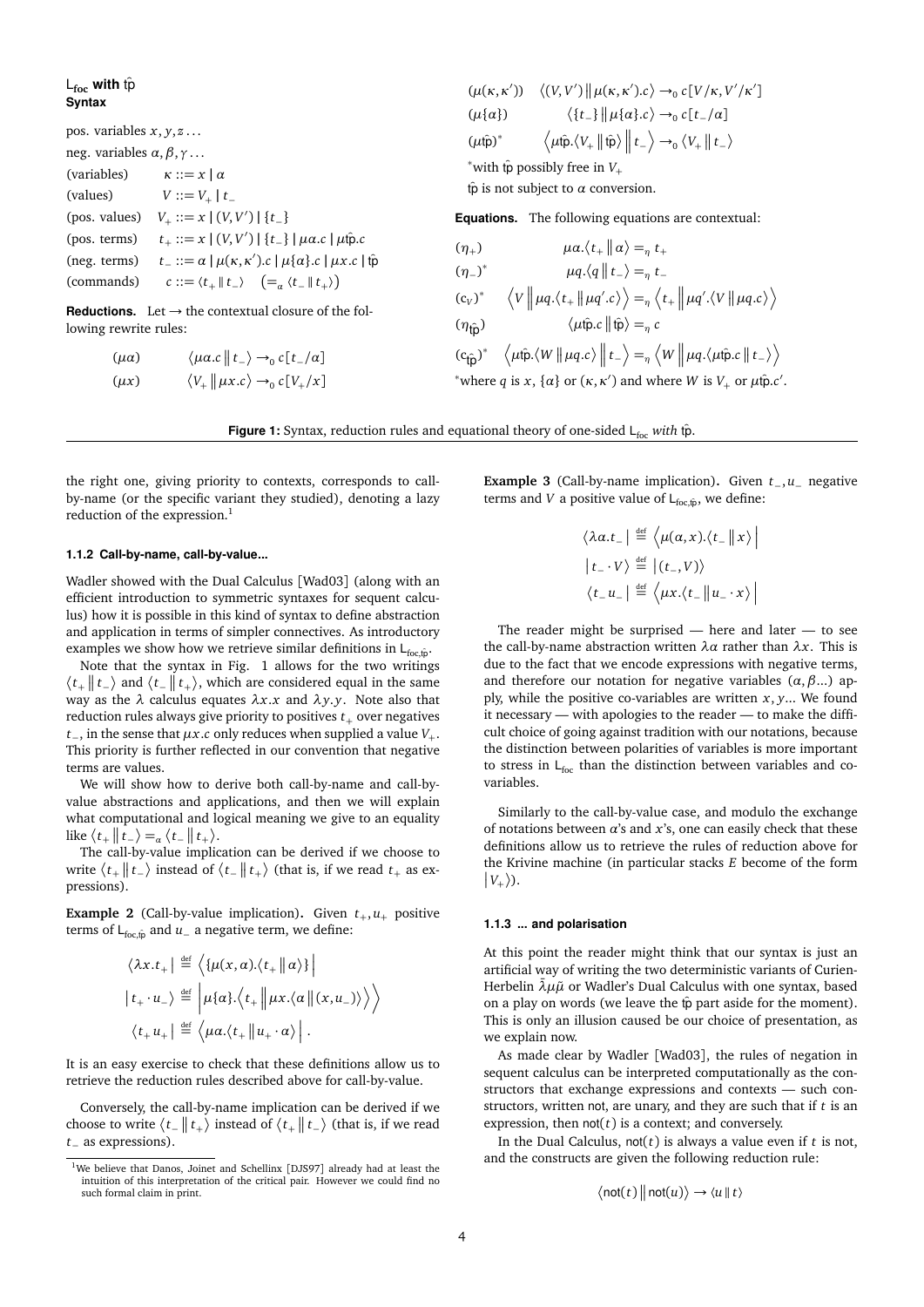**Positive and negative formulae**

**Identity**

*P* ::= *X*  $| P_* \otimes P_* | √N_P$  $N ::= X^{\perp} \mid N_* \otimes N_* \mid \uparrow P_P$ *P*<sup>∗</sup> ::= *P* | *N*<sup>*p*</sup>  $N_*$  ::= *N*  $| P_P$ 

#### **Judgements**

Γ,  $\Delta$  of the form  $\alpha$  :  $P_Q$ ,  $x : N$ ,... *T* of the form  $\hat{\textbf{p}}$  : *P*  $c$  :  $(F \Gamma, T)$  $\vdash V : P_*; \Gamma$  $\vdash t_- : N \mid \Gamma, T \quad \vdash t_+ : P_0 \mid \Gamma, T$ 

#### **Implicit negation**

$$
(X)^{\perp} \stackrel{\text{def}}{=} X^{\perp}
$$

$$
(P_* \otimes Q_*)^{\perp} \stackrel{\text{def}}{=} P_*^{\perp} \otimes Q_*^{\perp}
$$

$$
(\downarrow N_P)^{\perp} \stackrel{\text{def}}{=} \uparrow N^{\perp}{}_P
$$

where  $N_p^{\perp}$  is  $N^{\perp}$  and  $N^{\perp}$  is defined dually, such that  $A^{\perp \perp} = A$ .

| $\vdash x : P; x : P^{\perp}$ <sup>(ax+)</sup><br>$\overline{\vdash \alpha : N \mid \alpha : N^{\perp}{}_{p}, \hat{\mathfrak{p}} : P}$                                                                                                                            | $\vdash V_{+} : P; \Gamma$<br>$\frac{\vdash t_- : N \mid \Gamma, \hat{\mathfrak{tp}} : P}{\vdash t_- : N_P; \Gamma} \xrightarrow{\text{(prom)}}$<br>$\overbrace{\phantom{h^{2}}\vdash V_{+} : P_{Q} \mid \Gamma, \hat{\mathfrak{tp}} : Q}^{\text{(der)}}$ |
|-------------------------------------------------------------------------------------------------------------------------------------------------------------------------------------------------------------------------------------------------------------------|-----------------------------------------------------------------------------------------------------------------------------------------------------------------------------------------------------------------------------------------------------------|
| $\frac{c:(\vdash x:N,\Gamma,T)}{\vdash \mu x.c:N \mid \Gamma,T} \xrightarrow{(\mu-)} \frac{c:(\vdash \alpha:P_Q,\Gamma,T)}{\vdash \mu \alpha.c:P_Q \mid \Gamma,T} \xrightarrow{(\mu+)}$                                                                           | $\frac{c:(\vdash\Gamma,T)}{c:(\vdash x:N,\Gamma,T)}$ (w+) $\frac{c:(\vdash x:N,y:N,\Gamma,T)}{c[x/y]:( \vdash x:N,\Gamma,T)}$ (c+)                                                                                                                        |
| $\frac{c:(\vdash\Gamma,\mathfrak{f}\mathfrak{p}:P)}{\vdash\mathfrak{f}\mathfrak{p}:N\mid\mathfrak{f}\mathfrak{p}:N^{\perp}}\quad\overset{(i)}{\vdash\mu\mathfrak{f}\mathfrak{p}:P_Q\mid\Gamma,\mathfrak{f}\mathfrak{p}:Q}\xrightarrow{(\mu\mathfrak{f})} \cdots$  | $\frac{c:(\vdash\Gamma,T)}{c:(\vdash\alpha:P_{Q},\Gamma,T)} \xrightarrow{(w_{-})} \frac{c:(\vdash\alpha:P_{Q},\beta:P_{Q},\Gamma,T)}{c\left[\alpha/\beta\right]:(\vdash\alpha:P_{Q},\Gamma,T)} \xrightarrow{(c_{-})}$                                     |
| $\frac{\vdash t_+:P_Q \mid \Gamma, \mathfrak{f}\mathfrak{p}:R \qquad \vdash t_+:P^\perp_Q;\Delta}{\langle t_+ \Vert \, t_- \rangle : (\vdash \Gamma, \Delta, \mathfrak{f}\mathfrak{p}:R)} \; {}_{\scriptscriptstyle{\text{(cut)}}}$                               | Plus rules similar to $(w_+)$ and $(c_+)$ for $t_+$ , $t_-$ and V which<br>we do not mention.                                                                                                                                                             |
| Logic                                                                                                                                                                                                                                                             |                                                                                                                                                                                                                                                           |
| $+V: P_*; \Gamma \longrightarrow +V': Q_*; \Delta \longrightarrow + (V,V'): P_* \otimes Q_*; \Gamma, \Delta \longrightarrow \infty$<br>$\frac{c:(\vdash\kappa:N_*,\kappa':M_*,\Gamma,T)}{\vdash\mu(\kappa,\kappa').c:N_*\mathcal{B}M_*\mathbin\vert\Gamma,T}$ (8) | $\frac{c:(\vdash \alpha:P_{Q},\Gamma,T)}{\vdash \mu\{\alpha\}.c:\uparrow P_{Q} \Gamma,T} \Leftrightarrow$<br>$\frac{\vdash t_{-}:N_{P};\Gamma}{\vdash \{t_{-}\}:\downarrow N_{P};\Gamma}$ (4)                                                             |

**Structure**

<span id="page-5-1"></span>**Figure 2:** A simple type-and-effect system for L<sub>foc fo</sub>.

Thus if we go back to  $L_{foc,fp}$ , we see that our equality:

$$
\langle t_- \, || \, t_+ \rangle =_\alpha \langle t_+ \, || \, t_- \rangle
$$

amounts to no less than omitting the constructors for negation – in the same way as negation is implicit in the proof nets of linear logic, for instance. As a consequence, negation becomes involutive, since, when not is unwritten, not(not( $t$ )) is same as  $t$ .

Here we encounter the two "traps" mentioned by Girard [[Gir91](#page-14-2)]. *Trap #1*: our *α*-equality above forces negation to be involutive; but it is false to think that forcing ¬¬*A* to be isomorphic to *A* was sufficient — just taking call-by-value or call-by-name classical logic and imposing this isomorphism as an additional axiom would not work, since this results in equating all terms (see e.g. [[Gir91,](#page-14-2) [Sel01](#page-14-7)]).

*Trap* #2: identifying  $\langle t_+ | t_- \rangle$  with  $\langle t_- | t_+ \rangle$  is not essential to our approach. In fact we could have made this involutive negation explicit in the syntax, as did Girard for LU [[Gir93](#page-14-26)] or Danos et al. for LK<sup>η</sup><sub>pol</sub> [[DJS97](#page-14-25)]. Their descriptions of the explicit involutive negation amount to the following: we observe that double negation is not involutive in the Dual Calculus because not(not(*t*)) (of type  $\neg\neg A$ ) is a value even when *t* (of type *A*) is not — thus their computational behaviour can be different (for instance for  $t = \mu \alpha$ .*c* with  $\alpha$  fresh in *c*). The solution is to get rid of the restriction by which not( $t$ ) is a value, by allowing the computation to continue under not in case *t* is not a value.

We can do so by introducing rules like the following:

 $\forall t \text{ non-value}, \quad \langle \text{not}(t) || u \rangle \rightarrow_{\varsigma} \langle \mu x. \langle \text{not}(x) || u \rangle$  $\bigg |\,t\bigg \rangle$ 

(and symmetrically). On the left-hand side of this reduction, not( $t$ ) takes precedence whatever the  $u$ , while in the right-hand side,  $t$  takes precedence. Thus not( $t$ ) must be a positive expression, while *t* must be a positive context. We conclude that the connective of negation must exchange polarity of formulae (contrarily to the negations of e.g. the Dual Calculus), and only exists in a calculus where there are both positive and negative expressions.

We made this negation implicit instead of explicit in  $L_{foc}$ , for one reason: the CPS translation of LC is sort of an unsound semantics for the polarity-changing negation, in the sense that it anyway forces the identification of  $\langle t_+ | t_- \rangle$  with  $\langle t_- | t_+ \rangle$  (see Section [2.1\)](#page-9-1). Therefore our analysis would be no better informed if we had explicit rules for negation: these rules would simply be mapped to the identity transformation on CPS terms.

#### **1.1.4 Polarised connectives**

On the logical side, the want for symmetry and in particular an involutive negation is certainly of interest. But here, we are also interested in polarisation because it allows us to mix positive and negative expressions.

The calculus we present has constructors for the *multiplicative* connectives of polarised classical logic, which are written ⊗ (the positive conjunction) and & (the negative disjunction) which can be understood as a strict pair and a primitive and symmetric version of implication. Additives (the lazy pair & and the strict sum ⊕) as well as units are omitted since they are not useful for decomposing CPS translations.

 $L_{\text{foc,fp}}$  has a negation which we chose to leave implicit in the syntax, as we have already discussed. Also, it has coercions of polarities, or *shifts*, which can be implicit in the notation — for instance we can form strict pairs with negative terms. They can also be explicit using the "unary patterns"  $\{\cdot\}$  and  $\mu\{\cdot\}$ .*c*<sup>[2](#page-5-0)</sup>, associated to the connectives  $\downarrow$  and  $\uparrow$ . Explicit shifts are typically used at the root of a term, such as in the definition of call-by-value *λ* abstraction above. We could simulate explicit shifts by implicit ones, but our particular design choice will provide us accuracy in the decomposition of CPS translations, by allowing us to treat particularly such cases where the shift is at the root. Now, if we go back to the definitions of  $\lambda$  abstraction, we see that  $\cdot^{\perp} \mathcal{B} \cdot$  is indeed a primitive version of implication if we define the follow-

<span id="page-5-0"></span> $^2$  We would have preferred to write these constructs  $(\cdot)$  and  $\mu(\cdot).c$  since they really read best as unary versions of the pair  $(\cdot, \cdot)$ . For clarity reasons however, because single parentheses are commonly used for grouping, we chose the notation  $\{\cdot\}$ instead, with no strong preference.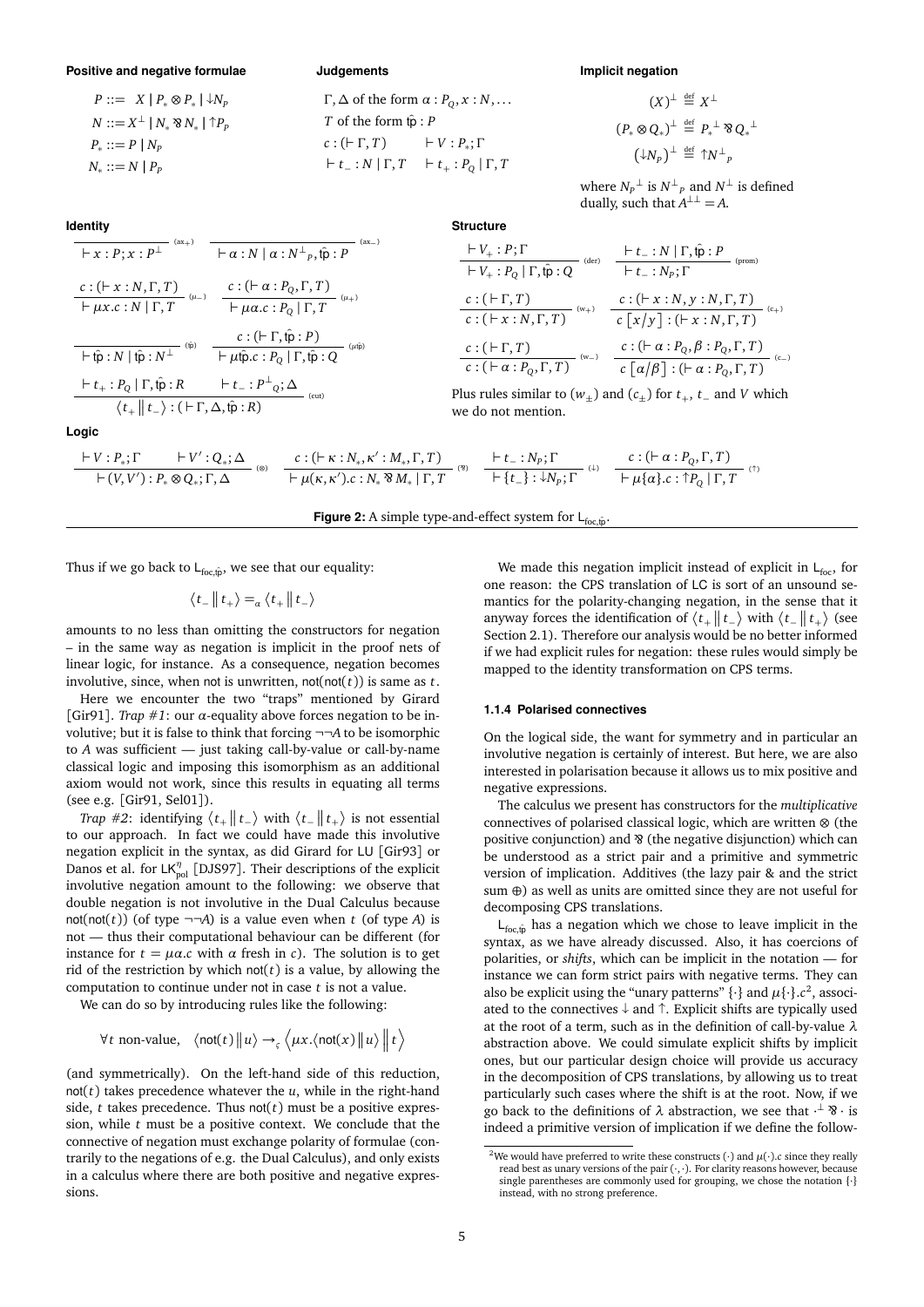ing:

$$
\langle \lambda x.t_{-} \vert \stackrel{\text{def}}{=} \langle \mu(x,y). \langle t_{-} \vert \vert y \rangle \vert
$$

From such a construct, we see that it is possible to derive the call-by-value (resp. call-by-name) *λ* abstraction defined above by only introducing the appropriate polarity coercions. (We compare such a primitive implication to a direct-style variant of Levy's Call-By-Push-Value paradigm [[Lev99](#page-14-27)] which provides a similar decomposition of call-by-value and call-by-name implications in a non-symmetric setting.)

#### **1.1.5** *η* **restriction**

On a more technical side, we note that positive terms enjoy what is called the *η* restriction in Danos *et al.* [[DJS97](#page-14-25)], that is, any non-value is of the form  $\mu\alpha$ .*c* or  $\mu$ tp̂.*c*, which is one way of expressing the focalisation of positive constructors. This corresponds also to the notion of *administrative normal form,* where (for instance) a pair of strict terms *t* and *u* (computed from left to right, say) is not given in the syntax but defined as:

$$
(t, u) \stackrel{\text{def}}{=} \text{let } x \text{ be } t \text{ in } \text{let } y \text{ be } u \text{ in } (x, y)
$$

which in L<sub>foc</sub> is represented by  $\mu \alpha. \langle t \rangle$  $\vert \mu x. \langle u \vert \vert \mu y. \langle (x, y) \vert \vert e \rangle \rangle.$ 

This means that our diagrams omit (if we wanted to be consistent with traditions) one additional trivial step responsible for the restriction to administrative normal forms, starting from a variant of  $L_{\text{foc,fp}}$  without this  $\eta$  restriction, where focalisation is expressed instead through reduction rules like the following:

$$
\langle (t,u) \| e \rangle \to \langle t \| \mu x. \langle u \| \mu y. \langle (x,y) \| e \rangle \rangle \quad \text{if } (t,u) \text{ is not a value}
$$

The corresponding trivial translation step replaces  $(t, u)$  by its above definition, which reflects the arbitrary choice between leftto-right and right-to-left evaluation for the strict pair.

#### **1.1.6 Delimited control operators**

Following Ariola, Herbelin & Sabry [[AHS04](#page-13-2)], we can derive *shift* and *reset* as follows:

$$
S(t_{+}) \stackrel{\text{def}}{=} \mu \alpha \langle t_{+} \lambda x. \mu \hat{\mathbf{p}}. \langle x \parallel \alpha \rangle \parallel \hat{\mathbf{p}} \rangle
$$

$$
[t_{+}] \stackrel{\text{def}}{=} \mu \hat{\mathbf{p}}. \langle t_{+} \parallel \hat{\mathbf{p}} \rangle
$$

To help understand the rules associated to  $\hat{p}$ , let us introduce the following notation:

$$
c[\hat{\mathbf{p}}=t_1;\ldots;\hat{\mathbf{p}}=t_n]\stackrel{\text{def}}{=} \langle \mu \hat{\mathbf{p}}, \langle \cdots \langle \mu \hat{\mathbf{p}}, c \parallel t_1 \rangle \cdots \rangle \parallel t_n \rangle
$$

and let us write  $\sigma = (\hat{\mathfrak{p}} = t_1; \ldots; \hat{\mathfrak{p}} = t_n)$  for such a thing looking like an environment. Note that the definition does not yield uniqueness of the decomposition of a command *c* under the form *c* ′ [*σ*].

Now we can look at the rules of  $L_{\text{foc,fb}}$ , in particular the ones related to tp̂, as if they were rules of an environment-machine:

$$
\langle \mu \hat{\mathbf{p}}. c \parallel t_{-} \rangle [\sigma] = c[\hat{\mathbf{t}}\hat{\mathbf{p}} = t_{-}; \sigma]
$$

$$
\langle V_{+} \parallel \hat{\mathbf{t}}\hat{\mathbf{p}}\rangle [\hat{\mathbf{t}}\hat{\mathbf{p}} = t_{-}; \sigma] \rightarrow \langle V_{+} \parallel t_{-} \rangle [\sigma]
$$

$$
c[\hat{\mathbf{t}}\hat{\mathbf{p}} = \hat{\mathbf{t}}\hat{\mathbf{p}}; \sigma] = \eta c[\sigma]
$$

$$
c[\hat{\mathbf{t}}\hat{\mathbf{p}} = \mu q.c'; \hat{\mathbf{t}}\hat{\mathbf{p}} = t_{-}; \sigma] = \eta c[\hat{\mathbf{t}}\hat{\mathbf{p}} = \mu q.c'[\hat{\mathbf{t}}\hat{\mathbf{p}} = t_{-}]; \sigma]
$$

The environment  $\sigma$  is only accessed when the variable tp comes in head-position, that is to say, is encountered against a value  $V_+$ .

It is therefore sensible to consider a head-reduction strategy  $\rightarrow$ <sub>h</sub>  $\subseteq$   $\rightarrow$  for terms of L<sub>foc,fp</sub>̂ defined by the following:

$$
c[\sigma] \rightarrow_h c'[\sigma]
$$
 whenever  $c \rightarrow_0 c'.$ 

With this head-reduction we recover (an abstract and symmetric variant of) the environment machines for  $λμ$ tp�<sub>v</sub> of Herbelin and Ghilezan [[HG08](#page-14-13)]. (See also Herbelin's [[Her05](#page-14-22)].)

#### <span id="page-6-0"></span>**1.2 CPS translation**

See Fig. [3](#page-7-2) for the syntax of the target of our CPS translations  $(\lambda_{\nu}^{\times})$ , and Fig. [4](#page-7-3) for the CPS translation of  $L_{\text{foc,fp}}$  into  $\lambda_{\nu}^{\times}$ .

The abstraction for a pair is obtained with  $\lambda(x, y)$ .  $t \stackrel{\text{def}}{=}$  $λz$ .let $(x, y)$  be *z* in *t*.

*Remark* 4. In  $\lambda_v^{\times}$ , if  $t \rightarrow_{\text{admin}} u$ , then  $t \simeq u$ .

*Proof.* We note that we have in general:

$$
(\lambda x.u) t =_{\eta} (\lambda x.u) (\text{let } x \text{ be } t \text{ in } x)
$$
  
=\_{\eta} \text{let } x \text{ be } t \text{ in } (\lambda x.u) x  

$$
\rightarrow \text{let } x \text{ be } t \text{ in } u
$$

Here we have  $u = E^*[x]$  with  $E^*$  a finite sequence of linear contexts and therefore we can conclude (by induction on  $E^*$ ) with a sequence of  $=_n$  equivalences.  $\Box$ 

**Proposition 5** (Compositionality)**.** *For p a command or a term, x and α variables, V a value, V*<sup>+</sup> *a positive value and t*<sup>−</sup> *a negative term, one has:*

$$
(V [V_{+}/x])_{\text{VAL}} = V_{\text{VAL}} [V_{+\text{VAL}}/x]
$$
  
\n
$$
(p [V_{+}/x])_{\text{CPS}} = p_{\text{CPS}} [V_{+\text{VAL}}/x]
$$
  
\n
$$
(p [t_{-}/\alpha])_{\text{CPS}} = p_{\text{CPS}} [t_{-\text{CPS}}/k_{\alpha}]
$$

.

*Proof.* Here and in the remaining of the paper, proofs that are omitted are routine verification.

**Proposition 6** (Simulation). *If*  $L_{foc,\hat{p}} \vdash c \rightarrow c'$  *then*  $\lambda_v^{\times} \vdash c_{CPS} \rightarrow^{+}$ *c* ′ CPS*.*

*Proof.* The result holds for  $\rightarrow$ <sub>0</sub> by case analysis. We conclude by induction on the definition of a contextual closure for  $\rightarrow_0$ .

**Proposition 7** (Soundness). *If*  $L_{foc, f\hat{p}}$  ⊢ *c* ≃ *c'* then  $\lambda_v^{\times}$  ⊢  $c_{CPS}$  ≃  $c'$ <sub>CPS</sub>. (Here and for other systems defined in this paper, we always  $define \simeq \stackrel{\textit{def}}{=} (=_{\eta} \cup \longleftrightarrow)^{*}.$ 

*Proof.* Proof is routine; the key observation for the cases of the  $(c_{\hat{\text{tp}}})$  and  $(c_V)$  rules is that  $(\lambda q. t)u \approx \text{let } q \text{ be } u \text{ in } t \text{ in } \lambda_v^{\times}$ .  $\Box$ 

#### <span id="page-6-1"></span>**1.3 A type-and-effect system**

We propose in Fig. [2](#page-5-1) a type system for  $\mathsf{L}_{\mathsf{foc},\hat{\mathsf{fp}}}$  which is an extension with *annotations of effects* of Girard's LC — or more precisely of Danos et al's LK<sup>η</sup><sub>pol</sub> [[DJS97](#page-14-25)].

In order to obtain a convenient type system, we had to add an intermediate judgement that corresponds to the *stoup*[3](#page-6-2) of LC [[Gir91](#page-14-2)]. This distinguished formula, which asserts a linearity constraint stronger than classical provability, is inspired by Andreoli's focusing proof search discipline [[And92](#page-14-28)]. Its purpose in [[Gir91](#page-14-2)] is to formulate the focalising cut elimination procedure. (See Curien & the author's  $\lceil$  [CM10](#page-14-29) $\rceil$  for a variant of  $L_{\text{foc}}$  where the role of the stoup is emphasised.)

Our stoup appears in the judgement  $\vdash V : P_*; \Gamma$  where *V* is a value, possibly negative, and  $P_*$  is of the form  $P$  or  $N_P$ . We feel that allowing negatives in the stoup — a choice directly related to our convention that negatives are values — is a sensible choice for having a good treatment of coercions between polarities in our sequent calculus.[4](#page-6-3)

<span id="page-6-2"></span><sup>&</sup>lt;sup>3</sup>In fact it is slightly more constrained and corresponds more closely to Danos et al's *η* restriction.

<span id="page-6-3"></span><sup>4</sup>Tradition of having negatives in the stoup goes back to Girard [[Gir93](#page-14-26)]. An alter-native to our concise treatment would be to instantiate each logical rule for all possible combination of polarities of the premises, as in LC or LU [[Gir91,](#page-14-2) [Gir93](#page-14-26)]. (Witness the number of rules in these systems!)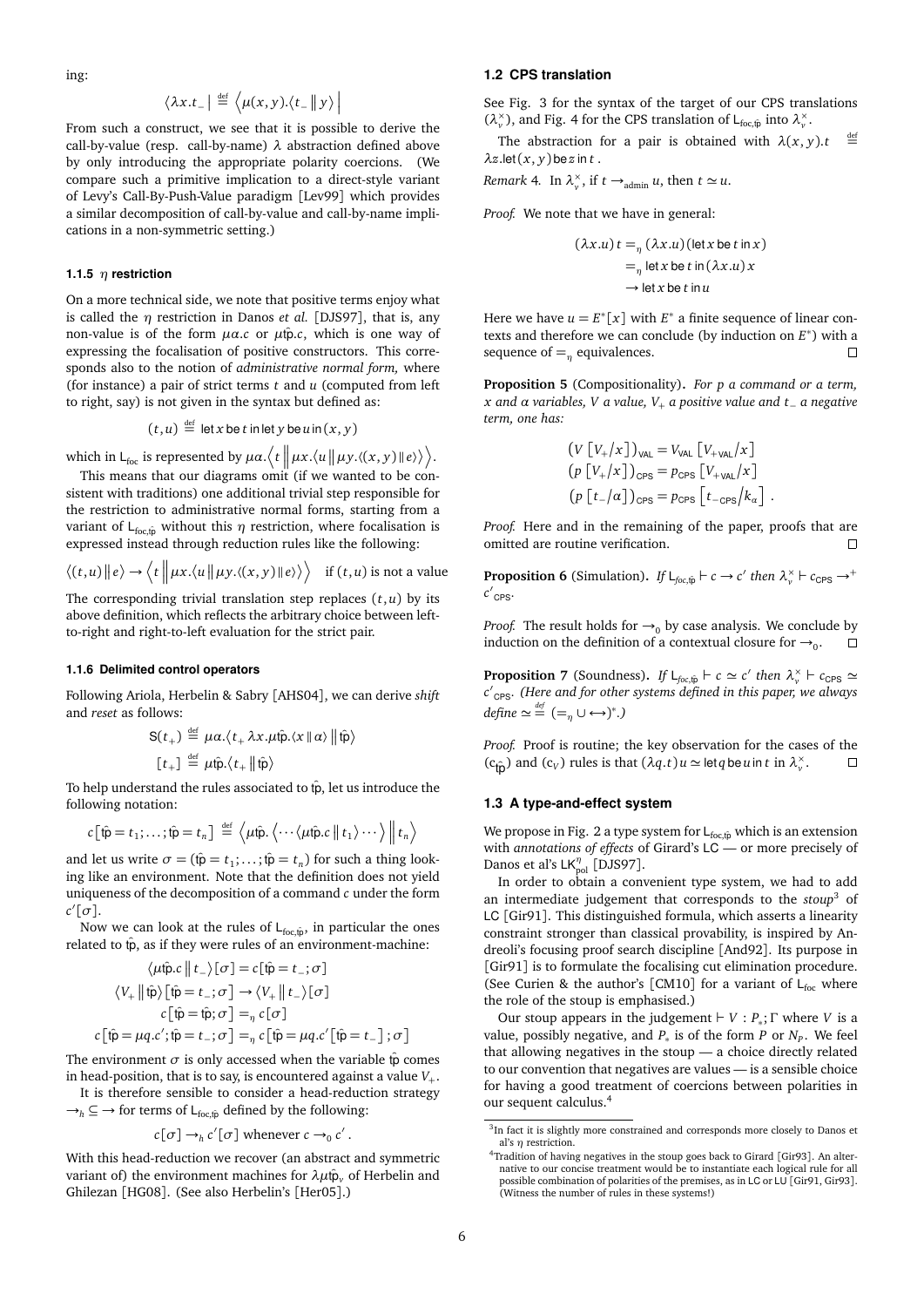**Syntax**

 $V ::= x \mid \lambda x. t \mid (V, V)$  $t := V | t t |$  let *x* be *t* in  $t |$  let  $(x, y)$  be  $t$  in  $t$ 

#### **Reduction rules**

 $(\lambda x.t)V \rightarrow t[V/x]$ let *x* be *V* in  $t \to t$   $\lceil V/x \rceil$  $\text{let}(x, y) \text{ be}(V, V') \text{ in } t \to t[V/x, V'/y]$  **Equational theory** Linear evaluation contexts are defined with:

> $E \Box ::= \text{let } q \text{ be } \Box$  in *t* |  $\left| \det q \right| \neq t$  in  $\Box$   $\vert \Box t \vert$   $t \Box$

where *q* stands for *x* and  $(x, y)$ .

<span id="page-7-2"></span> $λx.(Vx) = n V$ 

|  | <b>Figure 3:</b> A $\lambda_{\nu}$ calculus with pairs: $\lambda_{\nu}^{\times}$ . |  |  |
|--|------------------------------------------------------------------------------------|--|--|
|--|------------------------------------------------------------------------------------|--|--|

let *q* be *t* in  $q = \eta$  *t*  $\text{let } q \text{ be } t \text{ in } E[u] = n E[\text{let } q \text{ be } t \text{ in } u]$ let *q* be *V* in  $\lambda x. t = n \lambda x$ .let *q* be *V* in *t* 

**Administrative reduction** We define for any  $n \geq 0$ ,

> $(\lambda x.E_1[\cdots[E_n[x]]])$  *t*  $\rightarrow$ <sub>admin</sub>  $E_1[\cdots[E_n[t]]]$

| $VAL: V \rightarrow V$                                                                                                                                                         | CPS : $t_+ \rightarrow t$                                                                                              | $CPS: t \rightarrow V$                                                                                 |
|--------------------------------------------------------------------------------------------------------------------------------------------------------------------------------|------------------------------------------------------------------------------------------------------------------------|--------------------------------------------------------------------------------------------------------|
| $x_{\text{VAL}} \stackrel{\text{def}}{=} x$                                                                                                                                    | $V_{+CPS} \stackrel{\text{def}}{=} k V_{+VAL}$                                                                         | $\alpha_{\text{CPS}} \stackrel{\text{def}}{=} k_{\alpha}$                                              |
| $(V, V')_{\text{VAL}} \stackrel{\text{def}}{=} (V_{\text{VAL}}, V'_{\text{VAL}})$                                                                                              | $(\mu \alpha.c)_{\text{CPS}} \stackrel{\text{def}}{=} \text{let } k_{\alpha} \text{ be } k \text{ in } c_{\text{CPS}}$ | $t\hat{p}_{CPS} \stackrel{\text{def}}{=} \lambda x.x$                                                  |
| ${t_{-\}}_{\text{VAL}} = t_{-\text{VAL}} \stackrel{\text{def}}{=} t_{-\text{CPS}}$ $(\mu \hat{\mathbf{p}}. c)_{\text{CPS}} \stackrel{\text{def}}{=} \mathbf{k} c_{\text{CPS}}$ |                                                                                                                        | $(\mu x.c)_{\text{CPS}} \stackrel{\text{def}}{=} \lambda x.c_{\text{CPS}}$                             |
| $CPS: c \rightarrow t$                                                                                                                                                         |                                                                                                                        | $(\mu(\kappa,\kappa').c)_{\text{CPS}} \stackrel{\text{def}}{=} \lambda(\kappa,\kappa').c_{\text{CPS}}$ |
| $\langle t_+ \  u_- \rangle_{\text{CPS}} \left( = \langle u_- \  t_+ \rangle_{\text{CPS}} \right) \stackrel{\text{def}}{=} t_{+\text{CPS}} \left[ u_{-\text{CPS}} \right] k$   |                                                                                                                        | $(\mu\{\alpha\}.c)_{\text{CPS}} \stackrel{\text{def}}{=} \lambda k_{\alpha}.c_{\text{CPS}}$            |

(*κ* being *x* or  $\alpha$  in the source, and *x* or  $k_{\alpha}$  in the target.)

<span id="page-7-3"></span>**Figure 4:** The CPS translation of  $L_{\text{foc,fp}}$  into  $\lambda_v^{\times}$ .

**CPS translation** We assume that  $\lambda_{\nu}^{\times}$  is given a standard system of simple types with connectives  $\rightarrow$ ,  $\times$ . What justifies our type system is that it is mapped through the CPS translation into the type system of  $\lambda_{\nu}^{\times}$ .

Positive and annotated negative types translate as follows:

$$
X_{\text{CPS}} \stackrel{\text{def}}{=} X \qquad (\downarrow N_P)_{\text{CPS}} \stackrel{\text{def}}{=} (N^{\perp})_{\text{CPS}} \to P_{\text{CPS}}
$$

$$
(P_* \otimes Q_*)_{\text{CPS}} \stackrel{\text{def}}{=} P_*_{\text{CPS}} \times Q_*_{\text{CPS}} \qquad (N_P)_{\text{CPS}} \stackrel{\text{def}}{=} (N^{\perp})_{\text{CPS}} \to P_{\text{CPS}}
$$

Judgements translate as follows:

$$
c: (\vdash \Gamma, \hat{\mathfrak{p}}: P) \rightsquigarrow \Gamma^{\perp}{}_{\text{CPS}} \vdash c_{\text{CPS}}: P_{\text{CPS}}
$$
  
\n
$$
\vdash V: P_* \mid \Gamma \rightsquigarrow \Gamma^{\perp}{}_{\text{CPS}} \vdash V_{\text{CPS}}: P_{* \text{CPS}}
$$
  
\n
$$
\vdash t_-: N \mid \Gamma, \hat{\mathfrak{p}}: P \rightsquigarrow \Gamma^{\perp}{}_{\text{CPS}} \vdash t_{-\text{CPS}}: N_{\text{PCPS}}
$$
  
\n
$$
\vdash t_+: P_Q \mid \Gamma, \hat{\mathfrak{p}}: R \rightsquigarrow \Gamma^{\perp}{}_{\text{CPS}}, k: P^{\perp}{}_{\text{QCS}} \vdash t_{+\text{CPS}}: R_{\text{CPS}}
$$

with  $\Gamma^{\perp}$  <sub>CPS</sub> =  $\left( \vec{x} : \vec{N^{\perp}}$  <sub>CPS</sub> ,  $\vec{k_{\alpha}} : \vec{P^{\perp}}$   $_{QCPS}$   $\right)$  whenever  $\Gamma = (\vec{x} : \vec{N}, \vec{\alpha} : \vec{P}$  $\vec{P_Q}$ ).

The fact that the type system we gave for  $\mathsf{L}_{\mathsf{foc},\hat{\mathsf{fp}}}$  maps into a system of simple types for  $\lambda_v^{\times}$  could be checked directly, but it will become obvious once we decompose the translation in smaller steps through LLP in Section [2.](#page-9-0)

#### <span id="page-7-0"></span>**1.4 Call-by-value delimited control**

Fig. [5](#page-8-1) gives the syntax, equations and CPS semantics of Ariola, Herbelin and Sabry's  $\lambda \mu$ t $\hat{p}_\nu$  calculus [[AHS04](#page-13-2)] along the lines of Herbelin and Ghilezan [[HG08](#page-14-13)]. [5](#page-7-4)

**Proposition 8** (Soundness). *If*  $\lambda \mu \hat{\mathbf{p}}_v \vdash p \simeq p'$  then  $\lambda_v^{\times} \vdash p_{\text{CPS}v} \simeq$ *p* ′ CPS*<sup>v</sup> where p is a term or a command.*

We come close to having a simulation result as well, but do not, essentially because of the structural substitution defined in the figure.

The definitions in Example [2](#page-4-2) canonically induce a translation ·POS from terms and commands of *λµ*tpˆ *<sup>v</sup>* to terms and commands of L<sub>foc,tp</sub>̂ (just take [*e*] to  $|e\rangle$ , *x* to *x*,  $\mu\alpha$  to  $\mu\alpha$  and  $\mu$ tp̂ to  $\mu$ tp̂):

$$
\lambda \mu \hat{\mathfrak{p}}_{v} \xrightarrow{\text{pos}} \mathsf{L}_{\text{foc},\hat{\mathfrak{p}}}
$$

**Proposition 9** (Soundness). *If*  $\lambda \mu \hat{\mathbf{p}}_v \vdash p \simeq p'$  then  $\mathsf{L}_{\text{foc},\hat{\mathbf{p}}}$  $p_{\mathsf{POS}} \simeq p'_{\mathsf{POS}}$  where p is a term or a command.

*Proof.* Routine verification except for  $\lambda x.(Vx) \simeq V$ . The latter follows from the fact that we have  $\{ \mu x. \langle V | \mu \{ \alpha \}. \langle \alpha | \alpha \rangle \} \} \simeq V$ as a consequence of the rule  $(c_V)$ .  $\Box$ 

**Proposition 10** (Factoring). For p a command or a term of  $\lambda \mu$ t $\hat{\mathbf{p}}_v$ , *we have*  $p_{\text{POS} \cap \text{PS}} = p_{\text{CPS} \nu}$ *.* 

#### <span id="page-7-1"></span>**1.5 Call-by-name delimited control**

Fig. [6](#page-8-2) defines the syntax and reduction rules of the  $λμ$ tp<sup>ρ</sup><sub>n</sub> calculus along the lines of Herbelin-Ghilezan's [[HG08](#page-14-13)] as well as a CPS translation into  $\lambda_{\nu}^{\times}$  based on the Lafont-Reus-Streicher CPS translation [[LRS93](#page-14-6)].

The CPS translation is essentially<sup>[6](#page-7-5)</sup> the one of Herbelin & Ghilezan. However we replaced Herbelin & Ghilezan's target calculus (a call-by-name  $\lambda$  calculus with pairs) by  $\lambda_v^{\times}$ . We could do so because the image of this CPS translation is indifferent to the evaluation strategy as far as reduction rules are concerned. This is witnessed by the fact that this alternate semantics validates the same rules of reductions.

However, with  $\lambda_{\nu}^{\times}$  as a target, the translation no longer validates the equation  $[\hat{\mathfrak{p}}] \mu_n \hat{\mathfrak{p}} \cdot c =_n c$  given in [[HG08](#page-14-13)], in the sense that we do not have  $[(\hat{\mathbf{p}}] \mu_n \hat{\mathbf{p}} \cdot c]_{\text{CPSn}} \simeq c_{\text{CPSn}}$  in general. This

<span id="page-7-4"></span><sup>&</sup>lt;sup>5</sup>We differ from [[HG08](#page-14-13)] in the treatment of administrative redexes. If we wanted to be closer, we would have defined  $(tu)_{\text{CPSy}} = t_{\text{CPSy}} \left[ (\lambda x.u_{\text{CPSy}} \left[ (\lambda y.x(y, k)) / k \right] ) / k \right]$  and  $(\mu \alpha.c)_{\text{CPSy}} = c_{\text{CPSy}} \left[ k / k_a \right]$ . But then we lose the fact that the administrative variable k is bound treat "administratively" only those redexes that bind variables in a linear manner.

<span id="page-7-5"></span><sup>&</sup>lt;sup>6</sup>We differ from [[HG08](#page-14-13)] in that we applied an *η* expansion in the case of "*μ<sub>n</sub>*tρ̂.*c*", which leaves the denotational semantics of Herbelin & Ghilezan unchanged for a target in call-by-name. This is possible because  $c_{CPSn}$  only reduces to functions.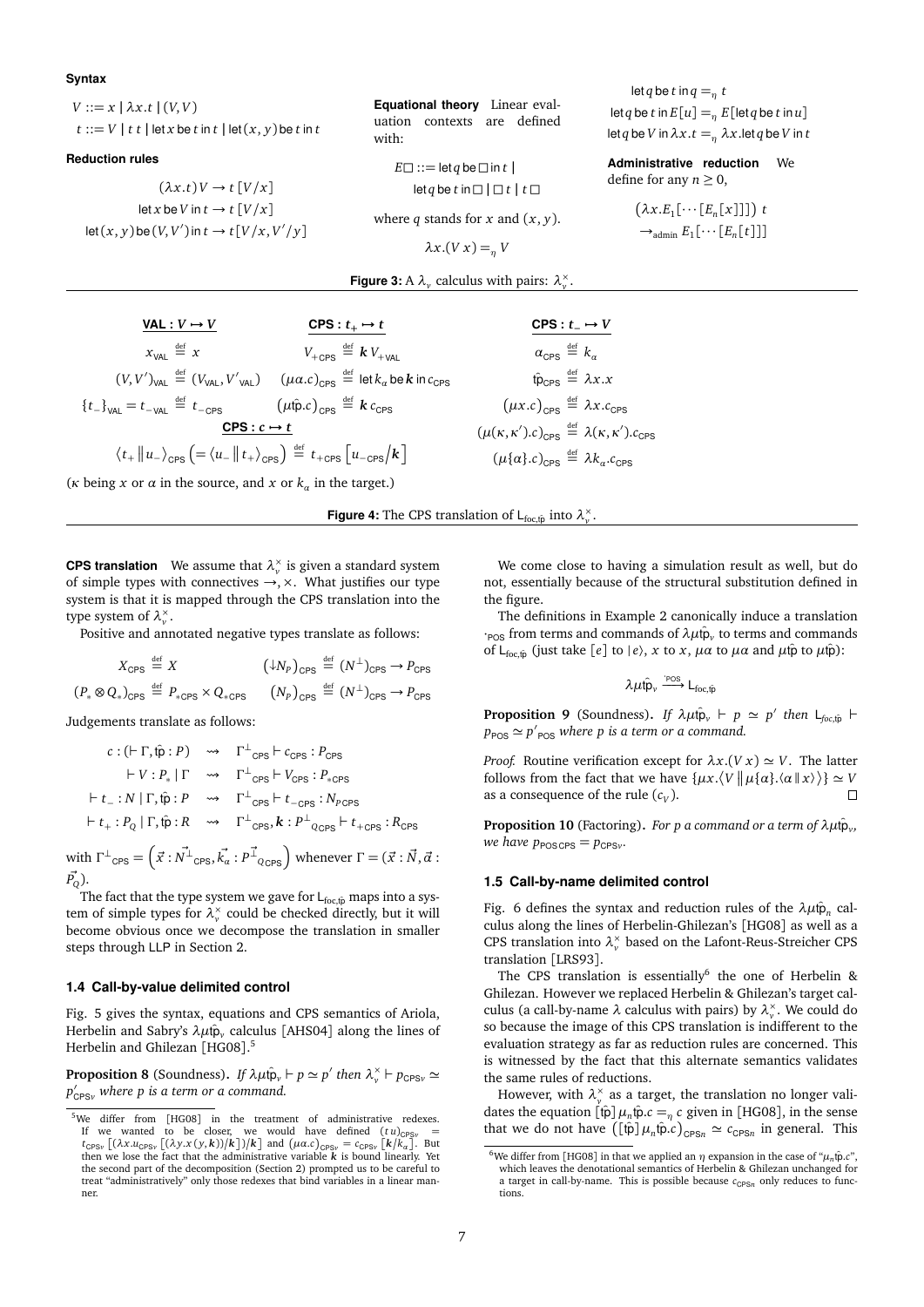| $\lambda \mu$ tp <sub>v</sub><br><b>Syntax</b><br>$V ::= x \mid \lambda x.t$                                                                                                                                                                                                                             | <b>Reductions</b> The following reductions<br>are contextual:                                                                                                                                                                                                                                                                                                                                                                                                                                                     | <b>Equational theory</b> The following equations<br>are contextual:                                                                                                                                                                                                                                                                                |  |  |
|----------------------------------------------------------------------------------------------------------------------------------------------------------------------------------------------------------------------------------------------------------------------------------------------------------|-------------------------------------------------------------------------------------------------------------------------------------------------------------------------------------------------------------------------------------------------------------------------------------------------------------------------------------------------------------------------------------------------------------------------------------------------------------------------------------------------------------------|----------------------------------------------------------------------------------------------------------------------------------------------------------------------------------------------------------------------------------------------------------------------------------------------------------------------------------------------------|--|--|
| $t ::= V   t t   \mu \hat{\mathbf{p}}. c   \mu \alpha. c$<br>$e ::= \alpha \mid \hat{tp}$<br>$c ::= [e] t$<br>$\simeq \stackrel{\text{def}}{=} (\leftrightarrow \cup =_n)^*$                                                                                                                             | $(\lambda x.t)V \rightarrow t[V/x]$<br>$(\mu \alpha.c)t \to \mu \beta.c \left[ \left[ \beta \right] (\Box t)/\alpha \right] (\beta \text{ fresh})$<br>$V(\mu\alpha.c) \rightarrow \mu\beta.c$ $\lceil \beta \rceil (V \square)/\alpha \rceil$ ( $\beta$ fresh)<br>$\lceil e \rceil \mu \alpha \ldots \rightarrow c \lceil e/\alpha \rceil$<br>$\mu$ tp̂.[tp̂] $V \rightarrow V$ (even if tp̂ occurs in V)<br>(where $c \left[ \left[ \beta \right] E \left[ \right] \right] / \alpha$ ) is the structural substi- | $E_v \square ::= \square   E_v [\square t]   E_v [V \square]$<br>$\left[\hat{\text{tp}}\right]\mu\hat{\text{tp}}.c =_n c$<br>$\mu$ fp.[e](( $\lambda x.t$ )( $\mu$ fp.c)) = $\lambda x.\mu$ fp.[e]M)( $\mu$ fp.c)<br>$\mu\alpha$ [e](( $\lambda x.t$ )u) = ( $\lambda x.\mu\alpha$ [e]t)u<br>$\mu\alpha.[\alpha]t =_n t$<br>$\lambda x.(Vx) =_n V$ |  |  |
| CPS translation from $\lambda \mu \hat{p}_v$ to $\lambda_v^{\times}$                                                                                                                                                                                                                                     | tution: "replace all occurrences of the form<br>$[\alpha]$ t in c by $[\beta]E[t]$ ".)<br>$CPSv : t \rightarrow t$                                                                                                                                                                                                                                                                                                                                                                                                | $(\lambda x.E_{\nu}[x])t =_{n} E_{\nu}[t].$<br>$(\mu \hat{\mathfrak{p}}.c)_{\text{CPS}_v} \stackrel{\text{def}}{=} \mathbf{k} c_{\text{CPS}_v}$                                                                                                                                                                                                    |  |  |
| $VALV: V \rightarrow V$<br>$x_{\text{VAL}} \stackrel{\text{def}}{=} x$<br>$(\lambda x.t)_{\text{VALV}} \stackrel{\text{def}}{=} \lambda(x,k).t_{\text{CPS}_V}[k/k]$                                                                                                                                      | $V_{\text{CPS}_V} \stackrel{\text{def}}{=} \mathbf{k} V_{\text{VALV}}$<br>$(tu)_{\text{CPSv}} \stackrel{\text{def}}{=} \text{let } k \text{ be } k \text{ in } t_{\text{CPSv}}$<br>$\lambda x.u_{\text{CPSv}} [\lambda y.x(y,k)/k]/k$ $\left( [\alpha] t \right)_{\text{CPSv}} \stackrel{\text{def}}{=} t_{\text{CPSv}} [k_{\alpha}/k]$                                                                                                                                                                           | $CPSv : c \rightarrow t$                                                                                                                                                                                                                                                                                                                           |  |  |
| $(\mu \alpha.c)_{\text{cps}} \stackrel{\text{def}}{=} \text{let } k_{\alpha} \text{ be } k \text{ in } c_{\text{cps}}$<br>$(\left[\hat{\mathfrak{tp}}\right]t)_{\text{CPSy}} \stackrel{\text{def}}{=} t_{\text{CPSy}}[\lambda x.x/\mathbf{k}]$<br><b>Figure 5:</b> The $\lambda \mu \hat{p}_v$ calculus. |                                                                                                                                                                                                                                                                                                                                                                                                                                                                                                                   |                                                                                                                                                                                                                                                                                                                                                    |  |  |
| $\lambda\mu$ tp <sub>n</sub><br><b>Syntax of</b> $\lambda \mu \hat{\mathfrak{p}}_n$                                                                                                                                                                                                                      | <b>Reductions</b>                                                                                                                                                                                                                                                                                                                                                                                                                                                                                                 | <b>Equational theory</b>                                                                                                                                                                                                                                                                                                                           |  |  |
| $t ::= \alpha   \lambda \alpha.t   t t   \mu_n$ tp.c   $\mu x.c$<br>$c ::= [x] t   [\hat{tp}] t$                                                                                                                                                                                                         | $(\lambda \alpha. t)u \rightarrow t \lceil u/\alpha \rceil$<br>$(\mu x.c)t \rightarrow \mu y.c$ $\lceil [y](\Box t)/x \rceil$ (y fresh)                                                                                                                                                                                                                                                                                                                                                                           | $\mu x.$ [x] $t =_n t$<br>$\lambda \alpha.(t \alpha) =_n t$                                                                                                                                                                                                                                                                                        |  |  |

 $\simeq$   $\stackrel{\text{def}}{=}$   $(\leftrightarrow \cup =_{\eta})^*$ 

CPS translation from  $\lambda\mu$ t $\widehat{\mathsf{p}}_n$  to  $\lambda_\nu^\times$ 

| $CPSn : t \rightarrow V$                                                                              | $(tu)_{\text{CPSn}} \stackrel{\text{def}}{=} \lambda k.t_{\text{CPSn}}(u_{\text{CPSn}}, k)$             | $CPSn : c \rightarrow t$                                                                                    |
|-------------------------------------------------------------------------------------------------------|---------------------------------------------------------------------------------------------------------|-------------------------------------------------------------------------------------------------------------|
| $\alpha_{\text{CPSn}} \stackrel{\text{def}}{=} k_{\alpha}$                                            | $(\mu x.c)_{\text{CPSn}} \stackrel{\text{def}}{=} \lambda x.c_{\text{CPSn}}$                            | $([x]t)_{\text{CPSn}} \stackrel{\text{def}}{=} t_{\text{CPSn}} x$                                           |
| $(\lambda \alpha.t)_{\text{CPSn}} \stackrel{\text{def}}{=} \lambda(k_{\alpha}, k). t_{\text{CPSn}} k$ | $(\mu_n \hat{\mathfrak{p}}.c)_{\mathsf{CPS} n} \stackrel{\text{def}}{=} \lambda x.c_{\mathsf{CPS} n} x$ | $(\left[\mathfrak{t}\hat{\mathfrak{p}}\right]t)_{\mathsf{CPSn}} \stackrel{\text{def}}{=} t_{\mathsf{CPSn}}$ |

<span id="page-8-1"></span> $[y] \mu x.c \rightarrow c \left[ y/x \right]$ 

<span id="page-8-2"></span>**Figure 6:** The  $\lambda \mu \hat{\mathbf{p}}_n$  calculus.

 $\mu_n$ t $\hat{\mathbf{p}}$ .[t $\hat{\mathbf{p}}$ ]  $t \to t$  (even if t $\hat{\mathbf{p}}$  occurs in *t*)

equation is the consequence of a linearity restriction that the  $\mu_n$ tp̂.*c* binder enforces on the use of  $\mu$ tp̂.*c*, and the equation is not validated here because the restriction is not present in the broader  $L_{\text{foc,fb}}$ .

Our explanation for the fact that we do not consider the equation  $[\hat{\text{tp}}] \mu_n \hat{\text{tp}}. c =_n c$  is that the  $\lambda \mu \hat{\text{tp}}_n$  calculus is not defined by its CPS semantics but arose as a particular way to solve critical pairs in a non-deterministic λμίρ calculus. But such a syntactic characterisation, as we see, is not devoid of ambiguity if we start looking at extensions of the calculus. Indeed, it is possible to see  $\mathsf{L}_{\text{foc},\hat{\mathsf{ip}}}$  in particular as one extension of  $\lambda\mu\hat{\mathsf{p}}_n$  that invalidates the equation.

**Proposition 11** (Soundness). *If*  $\lambda \mu \hat{p}_n \vdash p \simeq p'$  then  $\lambda_v^{\times} \vdash$  $p_{\text{CPSn}} \simeq p_{\text{CPSn}}'$  where p is a term or a command.

Because of the structural substitution again, and like [[HG08](#page-14-13)], we come close to having a simulation result as well, but do not.

Given  $t_$  a negative term and  $c$  a command of  $L_{\text{foc,fp}}$ , we define:

$$
\langle \mu_n \hat{\mathbf{p}}. c \mid \stackrel{\text{def}}{=} \langle \mu x. \langle \mu \hat{\mathbf{p}}. c \parallel \mu(\alpha). \langle \alpha \parallel x \rangle \rangle \mid
$$
  
[ $\hat{\mathbf{t}} \hat{\mathbf{p}} \rbrack t_{-} \stackrel{\text{def}}{=} \langle (t_{-}) \parallel \hat{\mathbf{t}} \hat{\mathbf{p}} \rangle .$ 

Together with the definitions of Example [3,](#page-4-3) these definitions canonically induce a translation  $\cdot$ <sub>NEG</sub> from terms and commands

of  $λμ$ tp�<sub>*n*</sub> to terms and commands of L<sub>foc,tp̂</sub> (taking *α* to *α*, *μx* to  $\mu x$  and  $[x]$  to  $|x\rangle$ ):

 $\lambda \mu \hat{\mathfrak{p}}_n \xrightarrow{\text{neg}} \mathsf{L}_{\text{foc},\hat{\mathfrak{p}}}$ 

**Proposition 12** (Soundness). *If*  $\lambda \mu \hat{p}_n \vdash p \simeq p'$  then  $L_{foc,\hat{p}}$  $p_{\text{NEG}} \simeq p'_{\text{NEG}}$  where p is a term or a command.

**Proposition 13** (Factoring). For p a command or a term of  $\lambda \mu \hat{\mathfrak{p}}_n$ ,  $we$  *have <code>p<sub>NEGCPS</sub>*  $\rightarrow$   $^{*}_{admin}$  *p*cpsn·</code>

*Proof.* Routine verification for the classical subsystem (without  $t\hat{p}$ ) where we would even have equality. Thus the property follows from:

 $(\hat{f}(\hat{f}) \mid t)_{\text{NEGCPS}} = (\lambda x.x) t_{\text{NEGCPS}} \rightarrow_{\text{admin}} t_{\text{NEGCPS}}$  $(\mu_n \hat{\mathbf{p}}. c)_{\text{NEGCPS}} = \lambda x$ .  $((\lambda k.k x) c_{\text{NEGCPS}}) \rightarrow_{\text{admin}} \lambda x . c_{\text{NEGCPS}} x$ .

### $\Box$

#### <span id="page-8-0"></span>**1.6 The decomposition of type-and-effect systems**

Herbelin and Ghilezan give in [[HG08](#page-14-13)] type-and-effect systems for  $\lambda \mu$ tp<sup>γ</sup>, and  $\lambda \mu$ tp<sup>γ</sup>, For  $\lambda \mu$ tp<sup>γ</sup>, sequents are of the form:

$$
\vec{x} : \vec{A} \vdash t : B_T \mid \vec{a} : \vec{C}_U; \hat{\mathfrak{p}} : D
$$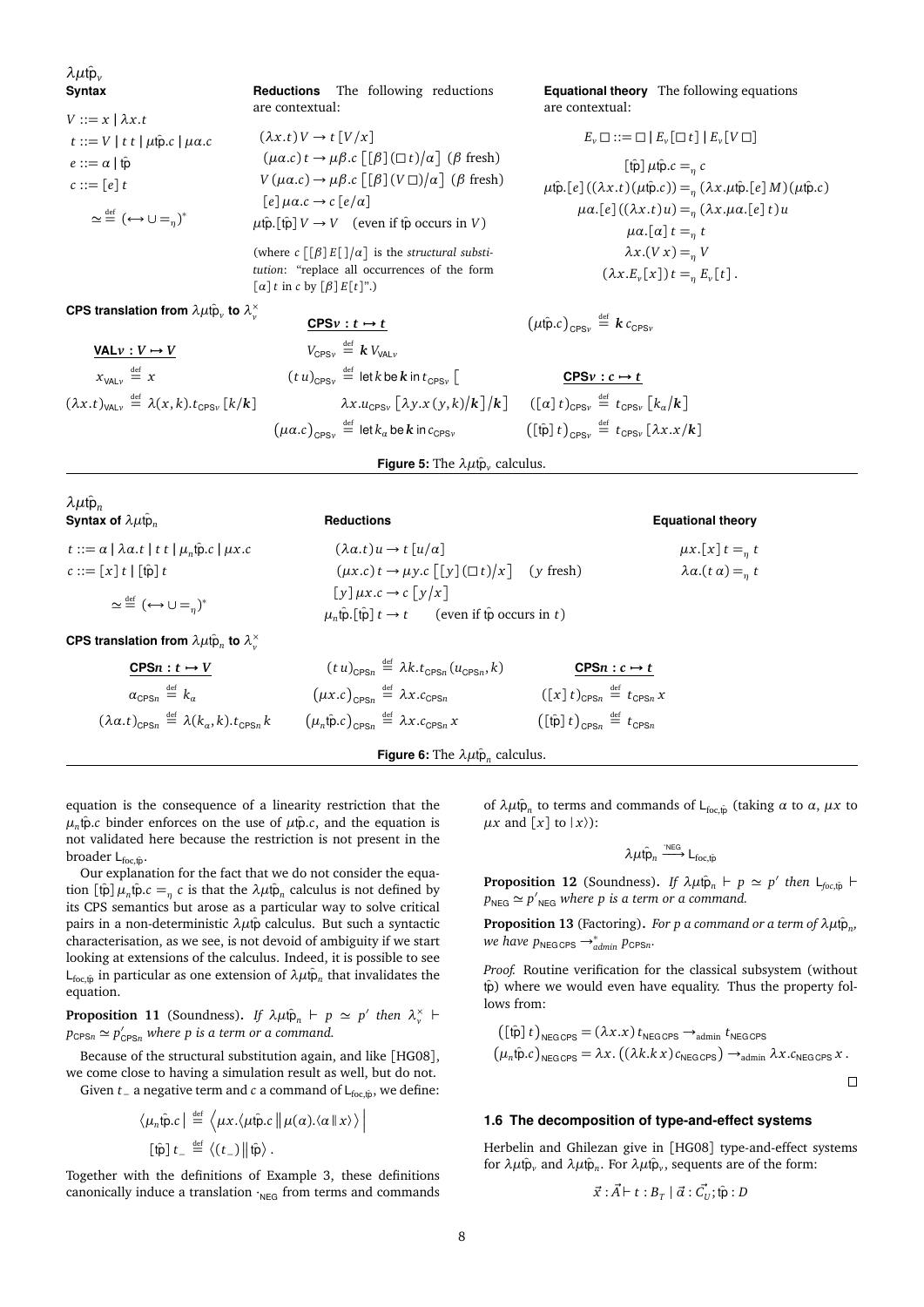where the connective for implication has two annotations:  $A_T\to$  $B_U$ . Now the positive coding of implication yields for *A*, *B*, *T*, *U* positive formulae of  $L_{foc,fp}$  the following positive definition for this connective:

$$
A_T \to B_U \stackrel{\text{def}}{=} \mathcal{A}(A^\perp \otimes B_U)_T
$$

.

It is related to the positive translation [[Lau02](#page-14-11)] through the translation into LLP<sup>1<sub>p?p</sub></sup> described in next section. With this definition we find back the type system for  $λμ$ tp�<sup>ν</sup><sub>v</sub> as a sub-part of our type system for  $L_{\text{foc,fp}}$ .

For  $\lambda \mu \hat{\mathfrak{p}}_n$ , sequents are of the form:

$$
\vec{a}:\vec{A}_{\Sigma}\vdash t:B\mid \vec{x}:\vec{C};\hat{\mathfrak{p}}:\Xi
$$

with  $\Sigma$ ,  $\Xi$  ::=  $\bot$  |  $N \cdot \Sigma$ , and where the connective for implication has one annotation:  $A_\Sigma \rightarrow B$ . Our coding of  $\lambda \mu \hat{\mathfrak{p}}_n$  yields, for *A*, *B*, *C* denoting negative formulae, the following definition:

$$
A_{\Sigma} \to B \stackrel{\text{def}}{=} A^{\perp}_{\Sigma} \otimes B
$$

$$
\perp \stackrel{\text{def}}{=} 0
$$

$$
C \cdot \Sigma \stackrel{\text{def}}{=} \downarrow C_{\Sigma}
$$

where 0 is the positive false constant*.* This allows us to retrieve the type-and-effect system of  $\lambda \mu \hat{\mathfrak{p}}_n$  as a sub-part. This coding is related to the negative translation of call-by-name *λµ* into LLP [[Lau02](#page-14-11)].

#### <span id="page-9-0"></span>**2** LLP **with annotated exponentials**

Laurent's LLP [[Lau02,](#page-14-11) [LR03](#page-14-30)] drew attention by giving a fresh view on translations of classical logic. LLP was provided with a theory of *proof nets*. Such a graphical representation helped in understanding that the (Lafont-Reus-Streicher variant [[LRS93](#page-14-6)] of the) call-by-name CPS translation is very similar [[Lau02,](#page-14-11) [CM10](#page-14-29)] to Girard's translation of call-by-name *λ* calculus into linear logic, although the former could seem more intricate than the latter.

A key point for this clarification is that LLP decomposes the type of continuations into a co-variant modality "!" and an involutive negation.

We introduce a variant of Laurent's LLP we call LLP<sup>1<sub>p?p</sub></sup>. It factors the CPS translation of  $L_{foc,fp}$  the following way:



where:

- 1.  $\cdot$ <sub>LLP</sub> is an extension of the translation of LC into LLP given by Laurent [[Lau02](#page-14-11)].
- 2.  $\cdot_{\text{NJ}}$ , seen backwards, amounts to a rephrasing of the target of CPS translations, where we emphasise the duality between positives and negatives (in the sense of e.g. Zeilberger [[Zei08,](#page-14-31) [Zei09](#page-14-32)]).

See Fig. [7](#page-10-0) for a definition of an untyped term syntax for LLP<sup>*!p?p*</sup> and Fig. [8](#page-10-1) for a typing system. Like for  $L_{\text{foc,fp}}$ , the equation  $\langle t_+ \| t_- \rangle =_{\alpha} \langle t_- \| t_+ \rangle$  is the consequence of our choice to let the involutive negation of LLP implicit.

We write  $\mu(x, y)$ °. $c \stackrel{\text{def}}{=} \mu z$ °. $\langle z \mid \mid \mu(x, y).c \rangle$ .

**Proposition 14** (Confluence)**.** *The reduction* → *is confluent.*

*Proof.* Again, the reduction  $\rightarrow_0$  is defined by an orthogonal pattern rewrite system, which implies confluence for  $\rightarrow$  (Nipkow [[Nip91](#page-14-23)]).  $\Box$ 

### <span id="page-9-1"></span>**2.1** From LLP<sup>!<sub>P</sub>?<sub>P</sub></sup> to  $\lambda_{\nu}^{\times}$

In Fig. [9](#page-10-2) we translate  $LLP^{1p^2p}$  into  $\lambda_v^{\times}$ . We observe the following:

- 1. The translation would identify  $\langle t_+ | t_- \rangle$  and  $\langle t_- | t_+ \rangle$  even if we provided LLP<sup>*Ip?p*</sup> (and consequently  $L_{\text{foc},\text{fp}}$ ) with an explicit negation, which means that the CPS semantics only provides a coarse description of this negation;
- 2. A negative term  $t_$  is sent onto a context of  $\lambda_{\nu}^{\times}$ , i.e. a term with a hole (written *k* here), with the type of *t*<sup>−</sup> being mapped to the hole. As a consequence, the translation of sequent calculus into natural deduction accounts for the appearance of administrative redexes.

**Proposition 15** (Simulation & soundness). *If* LLP<sup>1*p*?*p*</sup>  $\vdash$  *c*  $\rightarrow$  *c*<sup>*'*</sup> *then*  $\lambda_v^{\times} \vdash c_{\text{NJ}} \rightarrow^i c'_{\text{NJ}}$  *for some*  $i \leq 1$ *. If*  $LLP^{!p^2p} \vdash c =_p c'$  *then*  $\lambda_v^{\times} \vdash c_{\text{NJ}} =_0 c'_{\text{NJ}}.$ 

**Proposition 16** (Factoring). *For p a command or a term of*  $L_{foc,fp}$ *, we have*  $\lambda_v^{\times} \vdash p_{\text{LLPNJ}} =_{\eta} p_{\text{CPS}}$  *and for V a value we have*  $\lambda_v^{\times} \vdash$  $V_{\text{LLP+NJ}} =_{\eta} V_{\text{VAL}}.$ 

*Proof.* We have:

$$
(\mu \hat{\mathfrak{p}}. c)_{\mathsf{LLPNJ}} = (\mathsf{let} \, x \, \mathsf{be} \, k \, \mathsf{in} \, \mathsf{let} \, y \, \mathsf{be} \, c_{\mathsf{LLPNJ}} \, \mathsf{in} \, x \, y) =_n k \, c_{\mathsf{LLPNJ}}.
$$

In all other cases we have an equality.

Recall that  $\lambda_{\nu}^{\times}$  is given a standard system of simple types with connectives  $\rightarrow$ ,  $\times$ . Formulae and judgements translate as follows:

 $\Box$ 

$$
X_{\text{NJ}} \stackrel{\text{def}}{=} X
$$
\n
$$
(P \otimes Q)_{\text{NJ}} \stackrel{\text{def}}{=} P_{\text{NJ}} \times Q_{\text{NJ}}
$$
\n
$$
(\mathbf{1}_P N)_{\text{NJ}} \stackrel{\text{def}}{=} (N^{\perp})_{\text{NJ}} \rightarrow P_{\text{NJ}}
$$
\n
$$
\vdash t : P \mid \Gamma \quad \leadsto \quad \Gamma^{\perp}_{\text{NJ}} \vdash t_{\text{NJ}} : P_{\text{NJ}}
$$
\n
$$
\vdash t : N \mid \Gamma, \star : P \quad \leadsto \quad \Gamma^{\perp}_{\text{NJ}} \cdot k : N^{\perp}_{\text{NJ}} \vdash t_{\text{NJ}} : P_{\text{NJ}}
$$
\n
$$
c : (\vdash \Gamma, \star : P) \quad \leadsto \quad \Gamma^{\perp}_{\text{NJ}} \vdash c_{\text{NJ}} : P_{\text{NJ}}
$$

with  $\Gamma^{\perp}{}_{\mathsf{NJ}} = (\vec{x}:(N)^{\perp}{}_{\mathsf{NJ}})$  whenever  $\Gamma = (\vec{x}:\vec{N})$ .

<span id="page-9-2"></span>**2.2 From**  $L_{\text{foc,th}}$  to  $LLP^{!p^2p}$ 

In Fig. [10](#page-11-3) we translate  $L_{\text{foc,fp}}$  into  $LLP^{lp2p}$ . This is an extension to delimited control of the translation of LC into LLP.

For non-delimited control and when negation is explicit, a sequent of LC is translated into a sequent of LLP according to the following pattern [[Lau02](#page-14-11)]:

$$
\vec{P}, \vec{N} \vdash_{\mathsf{LC}} \vec{Q}, \vec{M} \quad \leadsto \quad \vec{P}, \vec{N} \vdash_{\mathsf{LLP}} \vec{?Q}, \vec{M}
$$

If we restrict to either polarity, this becomes:

$$
\vec{P} \vdash_{\mathsf{LC}} \vec{Q} \quad \leadsto \quad \vec{P} \vdash_{\mathsf{LLP}} ?\vec{Q}
$$
\n
$$
\vec{N} \vdash_{\mathsf{LC}} \vec{M} \quad \leadsto \quad \vec{N} \vdash_{\mathsf{LLP}} \vec{M}
$$

For the only-positive case, the construction is related to Moggi's description of computations in call-by-value through the Kleisli category for a monad, here the !? monad of LLP. The onlynegative case, by symmetry, is related to the co-Kleisli of the ?! co-monad of LLP. (These two dual "mono-polarised" constructions have been investigated by Selinger [[Sel01](#page-14-7)].)

The full translation thus describes a construction which is a generalisation of Kleisli constructions of both a monad and a comonad.

Seen from the proof-theoretic side, the goal of this construction of LC from LLP is to conceal exponentials, such that shifts of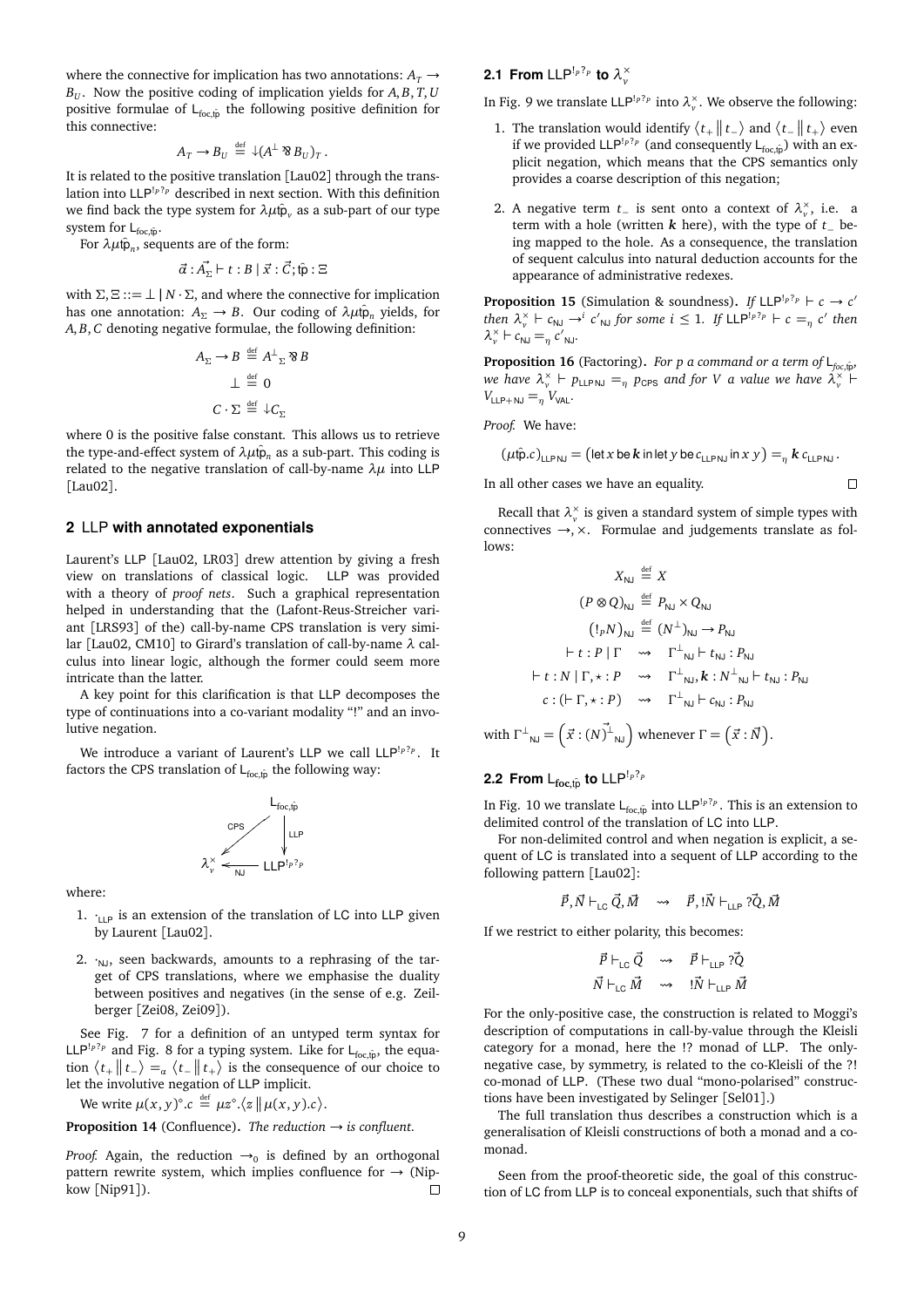#### LLP!*<sup>P</sup>* ?*<sup>P</sup>*

**Syntax** uses positive variables  $x, y, \ldots$  and a distinguished negative variable *⋆*.

| (values)         | $V ::= x   (V, V)   \mu x^{\circ}.c$                                                   |
|------------------|----------------------------------------------------------------------------------------|
| (positive terms) | $t_{\perp} ::= V \mid \mu \star c$                                                     |
|                  | (negative terms) $t_{-} ::= \star   \mu x.c   \mu(x,x).c   V^{\circ}$                  |
| (commands)       | $c ::= \langle t_+ \parallel t_- \rangle (=_\alpha \langle t_- \parallel t_+ \rangle)$ |

**Equational theory** The following equations are contextual:

$$
\mu q.\langle q \parallel t_{-}\rangle =_{\eta} t_{-} \qquad \langle t_{+} \parallel \mu q.\langle u_{+} \parallel \mu q'.c\rangle \rangle =_{\eta} \langle u_{+} \parallel \mu q'.\langle t_{+} \parallel \mu q.c \rangle \rangle
$$
  

$$
\mu x^{\circ}.\langle V \parallel x^{\circ} \rangle =_{\eta} V \qquad \langle t_{+} \parallel \mu q.\langle \mu x.c \parallel u_{-} \rangle \rangle =_{\eta} \langle \mu x.\langle t_{+} \parallel \mu q.c \rangle \parallel u_{-} \rangle
$$
  

$$
\langle \mu x.c \parallel x \rangle =_{\eta} c \qquad \langle V \parallel \mu q.\langle \mu x^{\circ}.c \parallel u_{-} \rangle \rangle =_{\eta} \langle \mu x^{\circ}. \langle V \parallel \mu q.c \rangle \parallel u_{-} \rangle
$$

where  $q$  denotes  $x$  and  $(x, y)$ .

<span id="page-10-0"></span>Figure 7: Syntax, reduction rules and additional equations of LLP<sup>!<sub>P</sub>?</sup>P.

| Formulae<br>Implicit negation                                                                                                                                                                                                                                                                                                                                                                       |                 |                                                                                                                                                                                                                                                                                                                                                                                  |                                                                                                         |  |
|-----------------------------------------------------------------------------------------------------------------------------------------------------------------------------------------------------------------------------------------------------------------------------------------------------------------------------------------------------------------------------------------------------|-----------------|----------------------------------------------------------------------------------------------------------------------------------------------------------------------------------------------------------------------------------------------------------------------------------------------------------------------------------------------------------------------------------|---------------------------------------------------------------------------------------------------------|--|
| (positive) $P ::= X   P \otimes P   \cdot_{P} N$<br>(negative) $N ::= X^{\perp}   N \otimes N   ?_p P$                                                                                                                                                                                                                                                                                              |                 | $(X)^{\perp} \stackrel{\text{def}}{=} X^{\perp}$ $(P \otimes Q)^{\perp} \stackrel{\text{def}}{=} P^{\perp} \otimes Q^{\perp}$ $(!_pN)^{\perp} \stackrel{\text{def}}{=} ?_pN^{\perp}$<br>$(X^{\perp})^{\perp} \stackrel{\text{def}}{=} X$ $(N \otimes M)^{\perp} \stackrel{\text{def}}{=} N^{\perp} \otimes M^{\perp}$ $(?_{O}P)^{\perp} \stackrel{\text{def}}{=} 1_{O}P^{\perp}$ |                                                                                                         |  |
| Judgements                                                                                                                                                                                                                                                                                                                                                                                          | <b>Identity</b> | Logic                                                                                                                                                                                                                                                                                                                                                                            |                                                                                                         |  |
| $\Gamma, \Delta$ of the form $x_1 : N_1, \ldots, x_n : N_n$<br>$\Pi$ of the form $\star$ : $P$ ( $\Pi \neq \emptyset$ always)<br>$\vdash t_- : N \mid \Gamma, \Pi$<br>$\vdash t_{+} : P   \Gamma$<br>$c: (\vdash \Gamma, \Pi)$<br><b>Structure</b>                                                                                                                                                  |                 | $\frac{\vdash t_{+}:P\mid\Gamma\qquad\vdash t_{-}:P^{\perp}\mid\Delta,\Pi}{\langle t_{+}\parallel t_{-}\rangle:(\vdash\Gamma,\Delta,\Pi)}\xrightarrow{\text{(cut)}}$                                                                                                                                                                                                             | $\frac{c:(\vdash x:N,y:M,\Gamma,\Pi)}{\vdash \mu(x,y).c:N\mathcal{B}M\mid\Gamma,\Pi} \quad \text{``$)}$ |  |
| $\frac{c:(\vdash x:N,\Gamma,\star:P)}{\vdash \mu x^{\circ}.c:\mathbb{I}_p N \mid \Gamma} \xrightarrow{(\text{prom})} \frac{\vdash V:P \mid \Gamma}{\vdash V^{\circ}:\mathbb{I}_Q P \mid \Gamma,\star:Q} \xrightarrow{(\text{der})} \frac{c:(\vdash \Gamma,\Pi)}{c:(\vdash x:N,\Gamma,\Pi)} \xrightarrow{(\text{w})} \frac{c:(\vdash x:N,y:N,\Gamma,\Pi)}{c \mid x/y \mid :(\vdash x:N,\Gamma,\Pi)}$ |                 |                                                                                                                                                                                                                                                                                                                                                                                  |                                                                                                         |  |
| Plus rules similar to $(w)$ and $(c)$ for $t_+$ and $t_-$ we do not mention.                                                                                                                                                                                                                                                                                                                        |                 |                                                                                                                                                                                                                                                                                                                                                                                  |                                                                                                         |  |

<span id="page-10-1"></span>**Figure 8:** A system of simple types for LLP<sup>1p?p</sup>.

| $\mathsf{NJ}:t_+\mapsto t$                                                           | $NJ: t_{-} \rightarrow t$                                                                         | $NJ : c \rightarrow t$                                                                       |
|--------------------------------------------------------------------------------------|---------------------------------------------------------------------------------------------------|----------------------------------------------------------------------------------------------|
| $x_{N,l} \stackrel{\text{def}}{=} x$                                                 | $x_{N,1} \stackrel{\text{def}}{=} k$                                                              | $\langle t_+    u_- \rangle_{\rm NJ}$ $\left( = \langle u_-    t_+ \rangle_{\rm NJ} \right)$ |
| $(V, V')_{N,l} \stackrel{\text{def}}{=} (V_{N,l}, V'_{N,l})$                         | $(\mu x.c)_{N,l} \stackrel{\text{def}}{=} \text{let } x \text{ be } k \text{ in } c_{N,l}$        | $\stackrel{\text{def}}{=} u_{-N} \left[ t_{+N} / k \right]$                                  |
| $(\mu x^{\circ}.c)_{\mathsf{NJ}} \stackrel{\text{def}}{=} \lambda x.c_{\mathsf{NJ}}$ | $(\mu(x, y).c)_{N,l} \stackrel{\text{def}}{=} \text{let}(x, y) \text{ be } k \text{ in } c_{N,l}$ |                                                                                              |
| $(\mu \star c)_{\text{NJ}} \stackrel{\text{def}}{=} c_{\text{NJ}}$                   | $V^{\diamond}{}_{N\perp} \stackrel{\text{def}}{=} k V_{N\perp}$                                   |                                                                                              |
|                                                                                      |                                                                                                   |                                                                                              |

<span id="page-10-2"></span>**Figure 9:** The translation of LLP<sup>*!p?p*</sup> into  $\lambda_{\nu}^{\times}$ 

$$
\langle V \parallel \mu x.c \rangle \rightarrow_0 c [V/x]
$$
  

$$
\langle (V, V') \parallel \mu(x, y).c \rangle \rightarrow_0 c [V, V'/x, y]
$$
  

$$
\langle \mu x^{\circ}.c \parallel V^{\circ} \rangle \rightarrow_0 c [V/x]
$$
  

$$
\langle \mu x. \langle t_+ \parallel x \rangle \parallel t_- \rangle \rightarrow_0 \langle t_+ \parallel t_- \rangle
$$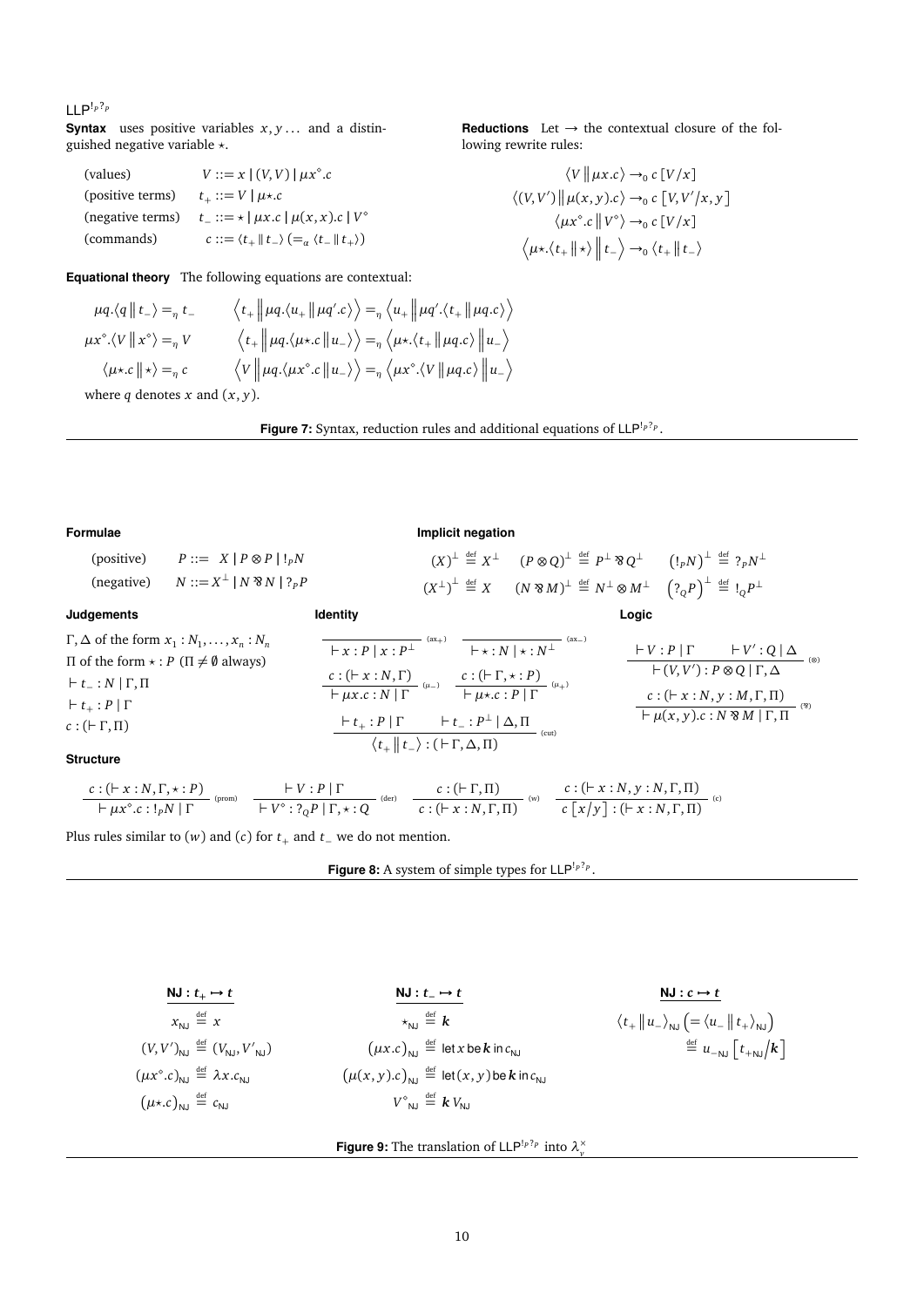| LLP + : V \rightarrow V                                                                                            | LLP : t <sub>+</sub> $\rightarrow$ t                                                                                                                        | LLP : t <sub>-</sub> $\rightarrow$ V                                                           |
|--------------------------------------------------------------------------------------------------------------------|-------------------------------------------------------------------------------------------------------------------------------------------------------------|------------------------------------------------------------------------------------------------|
| $x_{LLP+}$ $\stackrel{\text{def}}{=} x$                                                                            | $(V_{+})_{LLP} \stackrel{\text{def}}{=} ((V_{+})_{LLP+})^{\circ}$                                                                                           | $\alpha_{LLP} \stackrel{\text{def}}{=} k_{\alpha}$                                             |
| $(V, V')_{LLP+}$ $(V_{LLP+}, V'_{LLP+})$                                                                           | $(\mu \alpha.c)_{LLP} \stackrel{\text{def}}{=} \mu k_{\alpha.c_{LLP}$                                                                                       | $\hat{v}_{LLP} \stackrel{\text{def}}{=} \mu x^{\circ} \cdot \langle x \parallel \star \rangle$ |
| $\{t_{-}\}_{LLP+}$ $= t_{-LLP+}$ $\stackrel{\text{def}}{=} t_{-LLP}$                                               | $(\mu \hat{v}, c)_{LLP} \stackrel{\text{def}}{=} \mu x \cdot \langle \mu \star c_{LLP} \parallel \mu y \cdot \langle y^{\circ} \parallel x \rangle \rangle$ | $(\mu x.c)_{LLP} \stackrel{\text{def}}{=} \mu x^{\circ} \cdot c_{LLP}$                         |
| $\langle t_{+} \parallel t_{-} \rangle_{LLP} \stackrel{\text{def}}{=} \langle t_{+LLP} \parallel t_{-LLP} \rangle$ | $(\langle t_{-} \parallel t_{+} \rangle_{LLP} \stackrel{\text{def}}{=} \langle t_{-LLP} \parallel t_{+LLP} \rangle)$                                        | $(\mu \{ \alpha \} . c)_{LLP} \stackrel{\text{def}}{=} \mu k_{\alpha}^{\circ} . c_{LLP}$       |

(*κ* being *x* or  $\alpha$  in the source, and *x* or  $k_{\alpha}$  in the target.)

<span id="page-11-3"></span>**Figure 10:** The translation of  $\mathsf{L}_{\text{foc},\hat{\mathfrak{p}}}$  into  $\mathsf{LLP}^{\mathsf{I}_p\gamma_p}$ .

polarities in LC can be transparent at the level of types, and unobtrusive at the level of terms. The least we can ask of a classical logic is indeed that there be no apparent modality in the system!

We reflect this in  $L_{foc,fp}$  and its type system: we provide implicit shifts, thanks to which it is possible to write the strict pair of a negative *t*<sup>−</sup> : *N* and a positive *V* : *P* and obtain (*t*−, *V*) : *N* ⊗*P* for instance.An exponential is of course introduced in the translation into  $LLP^{1p^2p}$ : *!N*  $\otimes P$ . But this exponential already belongs to the translation of *t*<sup>−</sup> : *N*. We see that by construction, there is semantically no need in  $L_{foc,fp}$  to have a redundant symbol that would represent a shift in this place.

This involved two design choices: 1) dereliction is implicit because positive values and non-values share the same syntactical category; 2) promotion is implicit because we took the convention that negative terms are values*.*

**Proposition 17** (Simulation). *If*  $L_{foc, f\hat{p}} \vdash c \rightarrow c'$  *then* LLP<sup>*!p?p*</sup> ⊢  $c_{\text{LLP}} \rightarrow^+ c'_{\text{LLP}}.$ 

**Proposition 18** (Soundness). *If*  $L_{foc,\hat{p}} \vdash c \simeq c'$  *then* LLP<sup>!*p*?*p*</sup>  $\vdash$  $c_{\text{LLP}} \simeq c'_{\text{LLP}}.$ 

Types and sequents translate as follows:

$$
X_{\text{LLP}} \stackrel{\text{def}}{=} X \qquad (\downarrow N_P)_{\text{LLP}} \stackrel{\text{def}}{=} \begin{cases} P_{\text{LLP}} N_{\text{LLP}} \\ \text{def } P_{\text{KLP}} \otimes Q_{\text{KLP}} \end{cases}
$$

 $(\text{and by duality } P^{\perp}{}_{\text{LLP}} = P_{\text{LLP}}^{\perp});$ 

$$
(\vec{x} : \vec{N}, \vec{\alpha} : \vec{P_Q})_{\text{LLP}} \stackrel{\text{def}}{=} (\vec{x} : \vec{N}_{\text{LLP}}, \vec{k_{\alpha}} : ?_{Q_{\text{LLP}}} \vec{P}_{\text{LLP}})
$$
  
\n
$$
(\hat{\mathfrak{p}} : P)_{\text{LLP}} \stackrel{\text{def}}{=} (\star : P_{\text{LLP}})
$$
  
\n
$$
c : (\vdash \Gamma, T) \quad \leadsto \quad c_{\text{LLP}} : (\vdash \Gamma_{\text{LLP}}, T_{\text{LLP}})
$$
  
\n
$$
\vdash t_- : N \mid \Gamma, \hat{\mathfrak{p}} : P \quad \leadsto \quad \vdash t_{-\text{LLP}} : !_{P_{\text{LLP}}} N_{\text{LLP}} \mid \Gamma_{\text{LLP}}
$$
  
\n
$$
\vdash V : P_* \mid \Gamma \quad \leadsto \quad \vdash V_{\text{LLP+}} : P_{*\text{LLP}} \mid \Gamma_{\text{LLP}}
$$
  
\n
$$
\vdash t_+ : P_Q \mid \Gamma, T \quad \leadsto \quad \vdash t_{\text{LLP}} : ?_{Q_{\text{LLP}}} P_{\text{LLP}} \mid \Gamma_{\text{LLP}}, T_{\text{LLP}}, T_{\text{LLP}}.
$$

#### <span id="page-11-0"></span>**2.3 Translation into linear logic**

In this section we explain the exponential !<sub>*P*</sub> through a transla-tion of LLP<sup>!<sub>P</sub>?<sub>P</sub></sup> into linear logic [[Gir87](#page-14-0)] (LL). Because we miss a of standard acceptation of what would an untyped syntax of LL be (though we proposed one in [[Mun09](#page-14-10)]), we restrict ourselves to the typed case (this also makes things simpler since we need to apply *η* expansion in the translation!).

Also, we are volutarily brief: the reader can already refer to Benton & Wadler [[BW95](#page-14-19)] which establish a correpondence between the call-by-value calculus obtained by the boring translation and Moggi's monadic model for a commutative strong monad (recall that our  $\lambda_{\nu}^{\times}$  is essentially Moggi's calculus plus equations reflecting commutativity of the monad).

In LL, it is possible to take the following definitions:

$$
!_P A \stackrel{\text{def}}{=} !(A \otimes P)
$$
  $?_P A \stackrel{\text{def}}{=} ?(A \otimes P^{\perp})$ 

This modality enjoys the following rules:

$$
\frac{\vdash \mathsf{?}\Gamma,A,P}{\vdash \mathsf{?}\Gamma,\mathsf{!}_p A} \xrightarrow{\text{(promp)}} \frac{\vdash \Gamma,A}{\vdash \Gamma, \mathsf{?}_p A,P} \xrightarrow{\text{(derp)}}
$$

The translation is and extension of Laurent and Regnier's *reversing* translation ( $\rho$ ) of LLP into LL [[LR03](#page-14-30)], which is itself inspired from Quatrini and Tortora de Falco [[QTDF96](#page-14-33)].

The goal of  $\rho$  is to confine structural rules to places where they conform to the constraints of LL — thus it takes care that contraction, weakening and the context of promotion are restricted to formulae of the form ?*A*.

At the level of types, all the translation requires is to replace all the atoms *X* and  $X^{\perp}$  respectively by !*X* and ? $X^{\perp}$ . At the level of terms, we can describe such a translation through *η*-expansion (*invertibility*) of negative connectives.

Since we are in a typed setting, *η*-expansion allows us to replace contractions and weakenings on formulae *N* by the same rules on formulae of the form  $X^{\perp}$  or  $?_{Q}P$ . Indeed, for instance, if *z* is not linear in *c* : ( $\vdash$  *z* :  $X^{\perp}$   $\mathcal{R}$   $Y^{\perp}$ ,  $\Gamma$ ), then it is possible to get rid of structural rules on  $X^{\perp}$  <sup>3</sup>8  $Y^{\perp}$  by replacing *c* by  $\langle \mu(x, y) \cdot c \left[ (x, y) / z \right] | z \rangle$ , which is equivalent and only uses structural rules on  $X^{\perp}$  and  $Y^{\perp}$ . The negative context of promotion is decomposed similarly so that it only contains formulae of the form  $X^{\perp}$  or  $?_{Q}P$  — in addition to the positive premise of our modified promotion, which is the main difference with the case of LLP. This promotion and dereliction are replaced by their derivation above.

We are done when we get rid of structural rules on atoms *X* and  $X^{\perp}$  by replacing these atoms by !*X* and ? $X^{\perp}$  (the usual exponential, not the annotated one).

#### <span id="page-11-1"></span>**3 Comparison with other works**

#### <span id="page-11-2"></span>**3.1 The polarised analysis of CPS translations**

Our analysis of CPS translations remains valid if we restrict to non-delimited control: if we omit the tp̂ part from  $L_{\text{foc,fb}}$  we essentially get the syntax for Girard's polarised classical logic that we introduced in [[Mun09](#page-14-10)]. A simple restriction of our syntax for LLP<sup>!p?p</sup> yields a syntax for LLP. Therefore, the introductory explanation of CPS translations is obtained by restricting  $\lambda \mu \hat{\mathbf{p}}$ <sub>*v*</sub> and  $\lambda \mu \hat{\mathfrak{p}}_n$  to the  $\lambda \mu$  part. As we have seen in the details of the proofs, the factorings we obtain:

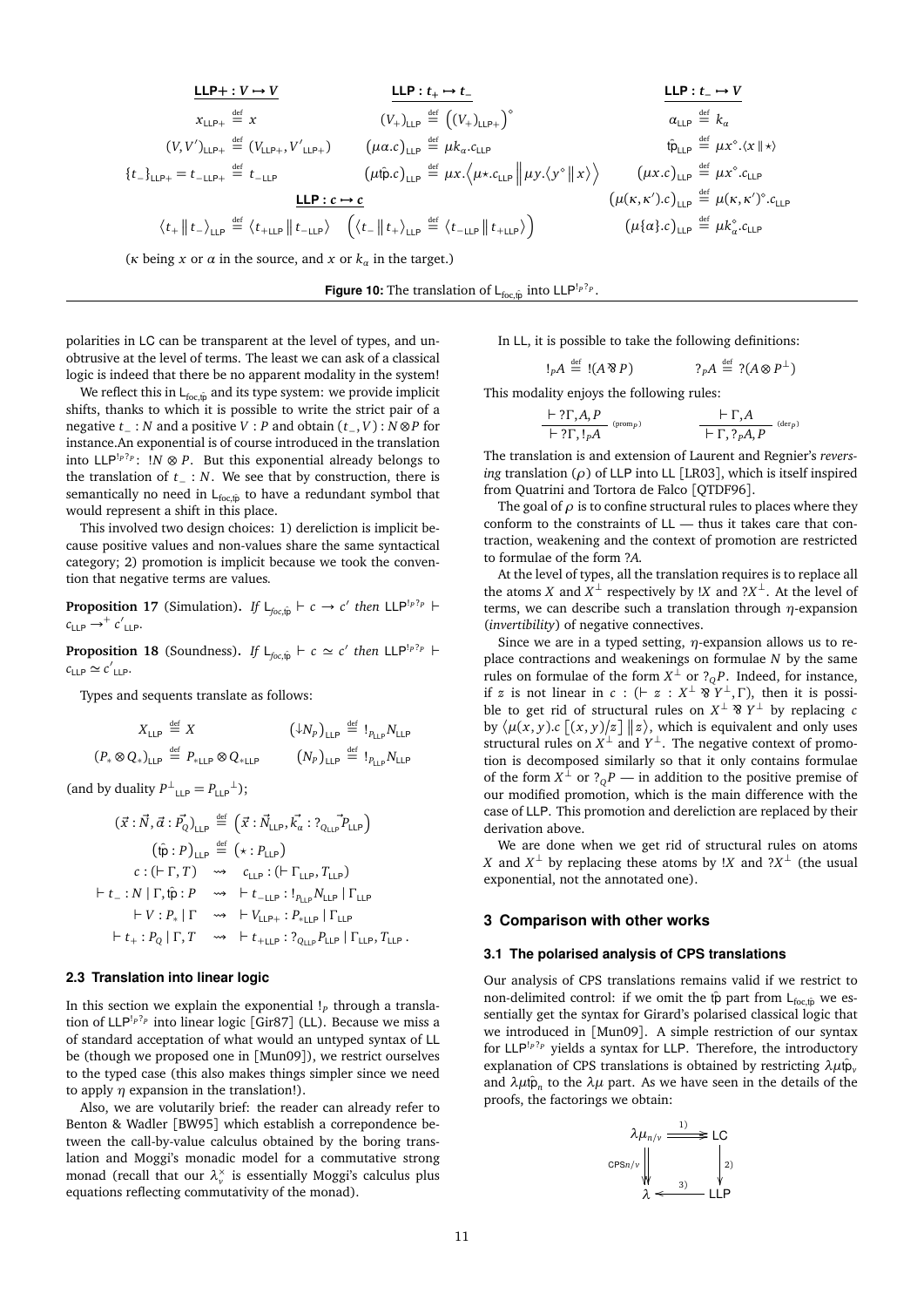are even plain equalities — and our explanation is still relevant.

Many aspects of existing works are brought together by our account, as non-delimited CPS translations have already been extensively studied from the point of view of proof theory. We do not hope to establish a comprehensive list of contributions in this vast field, therefore we only mention the closest related works.

Beside Curien-Herbelin's  $\bar{\lambda} \mu \tilde{\mu}$  [[CH00](#page-14-4)], we inherit from Wadler's Dual Calculus [[Wad03](#page-14-24)] the idea that abstraction and application can be derived even in a term syntax. There is no polarisation the works of Curien & Herbelin or Wadler, in the sense that call-by-value and call-by-name are conceived as global reduction strategies, and these calculi do not "mix" call-by-value and call-by-name in the same sense as  $L_{\text{foc}}$ .

Laurent introduced LLP and gave the "positive" translation into LLP for call-by-value *λµ* calculus and the "negative" one for call-by-name *λµ* calculus [[Lau02](#page-14-11)]. Zeilberger later gave a logical and computational explanation of polarities in terms of values and computations. He described a system [[Zei08](#page-14-31)] in which "*call-by-value and call-by-name evaluation freely interact*" in a "*programming language in which evaluation order is explicitly reflected at the level of types*", he claims. This allowed him to give a first explanation of CPS translations in terms of polarities [[Zei09](#page-14-32)], based on Laurent's decomposition.

All these works themselves are part of a long series of works in proof theory or programming languages theory (sometimes both), including but not limited to ones of Girard, Danos et al., Laurent et al., Selinger, and others [[And92,](#page-14-28) [DJS97,](#page-14-25) [Fil89,](#page-14-34) [Gir87,](#page-14-0) [Gir91,](#page-14-2) [Gir93,](#page-14-26) [Gri90,](#page-14-35) [LRS93,](#page-14-6) [LQdF05,](#page-14-8) [Mog89,](#page-14-5) [Mur92,](#page-14-36) [Par92,](#page-14-9) [QTDF96,](#page-14-33) [Sel01](#page-14-7)].

While LLP and Zeilberger's system deal with polarities, they miss the classical polarities of LC and LK<sub>ηρι</sub>. In particular, we incorrectly stated, at the time of [[Mun09](#page-14-10)], that we shared with Zeilberger a computational interpretation of polarities. We should have looked more carefully, as we believe indeed that demand-driven and data-driven computations are an interpretation of the polarities of LC, and that the difference between these classical polarities and the notion of polarity in systems like LLP or Zeilberger's should not be overlooked.

For instance, Zeilberger described his positives as values while the positives of  $L_{\text{foc}}$ , like negatives, are computations that may carry effects. Also, the fact that LLP is based on the adjunction ? ⊣! (or equivalently ↑ ⊣ ↓ for Zeilberger's [[Zei08](#page-14-31)]), but that the shifts in LC and  $L_{\text{foc}}$  work the other way ( $\uparrow$  is invertible while  $\downarrow$ is not), makes a definitive distinction in how the two notions of polarity work.

By emphasizing the importance of the classical polarities of LC and  $LK_{pol}^{\eta}$  in the decomposition, we believe that we brought one missing element to the big picture of how polarisation clarifies the contents of CPS translations.

#### <span id="page-12-0"></span>**3.2 Polarised linear logic and the study of double negation translations**

Laurent and Regnier [[Lau02,](#page-14-11) [LR03](#page-14-30)] showed — among other contributions — that double-negation translations are not limited to the CPS translations that we can decompose in the spirit of the present paper.

More precisely, they decompose translations of classical logic into linear logic in two steps:

$$
\lambda \mu \xrightarrow{G} \text{LLP} \xrightarrow{K} \text{LL}
$$

where *G* represents the Girard-Laurent translations (with our definitions,  $\cdot_{\text{POSLP}}$  and  $\cdot_{\text{NEGLLP}}$  and *K* can be the  $\rho$  translation or another translation described in [[LR03](#page-14-30)] called *boxy*. They showed that these translations can be performed in the reverse order through a call-by-name *λ* calculus that they call CLC, to retrieve previous translations:

$$
\lambda \mu \xrightarrow{K'} \text{CLC} \xrightarrow{G'} \text{LL}
$$

where *K* ′ denote again double-negation translations. For instance, with *G* the negative translation (corresponding to the Lafont-Reus-Streicher one [[LRS93](#page-14-6)]), and *K* the translation *ρ*, they show that *G'* is Girard's " $!A \rightarrow B$ " translation and *K'* is nothing else than the Krivine double-negation translation!

We note that while some double-negation translations can be found in both the *K* ′ and the *G* steps, like the Lafont-Reus-Streicher translation, we have that Krivine's translation is specific to *K* ′ , whereas translations that involve recursively defined values, like some CPS translations, are specific to *G*.

Our explanation of this fact is that the steps *K* and *G* answer distinct questions: the *K* translations answer to "*how do we obtain structural rules on negative formulae?*" whereas the *G* translations answer to "*how do we obtain structural rules on positive formulae?*". It is no surprise that in order to construct classical logic — which requires structural rules on all formulae — from linear logic, both questions have to be answered.

This delineates two families of double negation translations, and also means that it is false to identify double-negation translations in general with CPS translations.

#### <span id="page-12-1"></span>**3.3 Polarities and delimited control**

The first attempt of applying polarisation to the study of delimited control goes back to Shan [[Sha03](#page-14-37)]. Shan introduced an extension of LLP with linear shifts of polarities where he could translate Danvy-Filinski's calculus. He already hinted at a link with Girard's boring translation: his translation of intuitionistic logic into his system "*is essentially a polarised variant of Girard's 'boring' translation*", he writes. However this translation is more directly related to the CBV CPS translation that corresponds to the second stage of double CPS translations, than the boring translation. As a consequence, Shan's system seems designed to study double-CPS translations of delimited control, while we decompose single CPS translations. Shan does not study any other system with delimited control than Danvy-Filinski's.

Together with Kiselyov, Shan [[KS07](#page-14-38)] later gave a type system and a type checking algorithm for Danvy-Filinski's calculus, whose goal is to be more liberal than the original type system of Danvy and Filinski, while we merely claim that (for the positive part) we retrieve the type system of  $\lambda \mu$ tp<sup>°</sup><sub>v</sub> [[HG08](#page-14-13)]. Kiselyov and Shan use connectives  $\cdot \downarrow T$  and  $\cdot \uparrow T$ , which correspond modulo duality to annotated negation modalities  $(\neg pQ)$  similar to our exponentials  $!_P$  and  $?_P$ . They note that typing a term amounts to transforming it into continuation-passing style. Our type system for  $L_{\text{foc}}$   $\hat{E}$  does not improve this aspect, since it anticipates already to some degree the translation into LLP<sup>1</sup><sup>P</sup><sup>P</sup>, because we use explicit rules for getting in and out of the *stoup* that anticipate to some degree the translation into LLP<sup>1</sup><sup>p?p</sup>, but which are not reflected in the term syntax. However, "*investigating the delimited case*" of the duality between call-by-name and call-by-value classical logics was left for "*future work*" in Kiselyov & Shan [[KS07](#page-14-38)].

More recently, Zeilberger proposed [[Zei10](#page-14-39)] — among other contributions — a "*simple account of delimited continuations through a natural generalisation of classical polarised logic*" (not to be confused with polarised classical logic, i.e. LC or LK<sup>η</sup><sub>pol</sub>) and "*in continuation-passing style*", thus expectedly located at the level of LLP. This work is based on hypotheses that make values returned by delimited continuations affect the structure of the polarity-changing negation.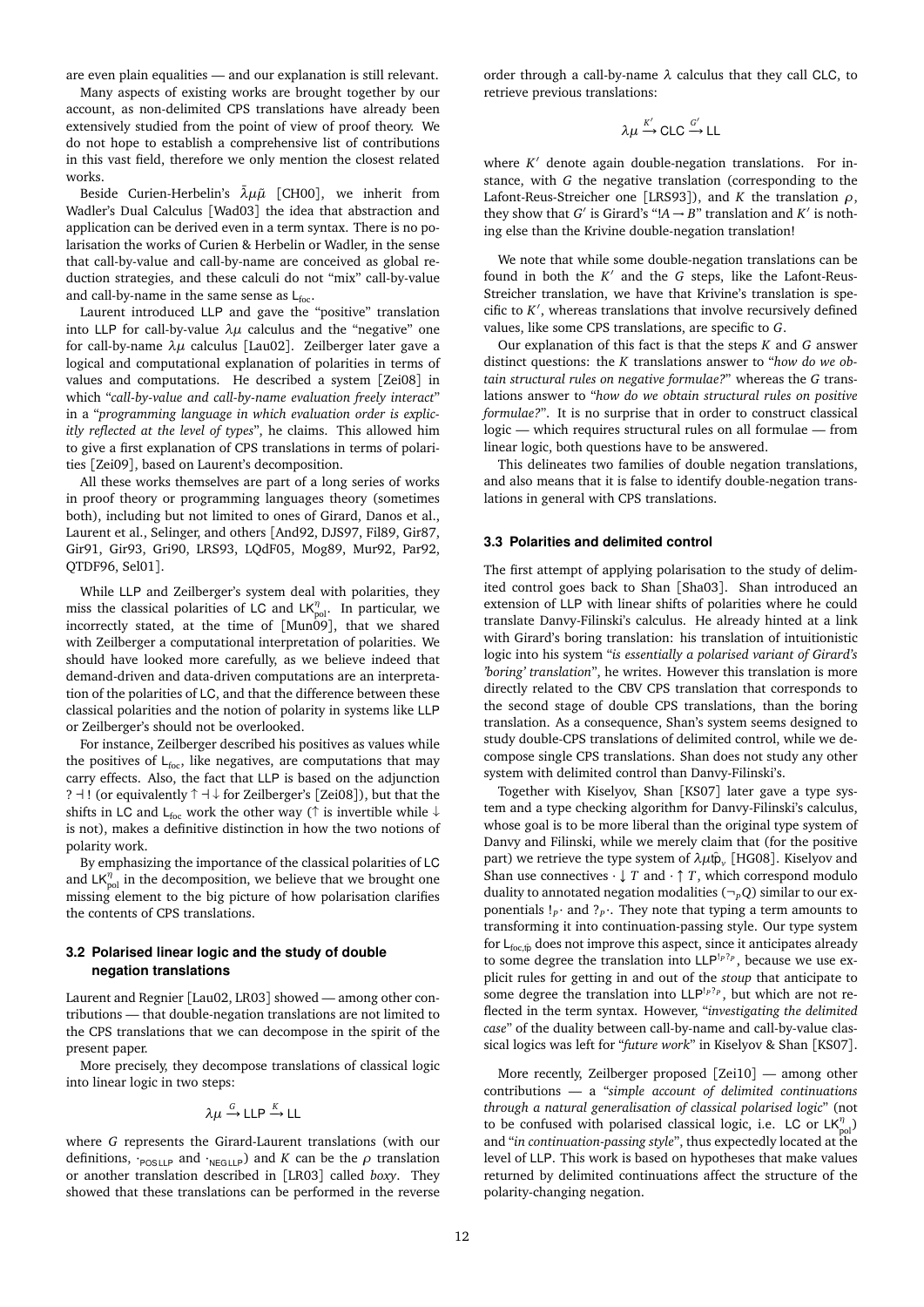Our own analysis of the polarised decomposition of CPS translations showed that the continuations are related to the rules for the shifts of LLP rather than to the polarity-changing negation, thanks to which we supposed instead that it is the structure of the shifts — here exponentials — that is affected.

In particular, the hypothesis that the symmetry between positive and negative connectives has to be "*broken*" does not seem necessary. Our own polarised target for delimited CPS translations (LLP<sup>1</sup><sup>P</sup><sup>2</sup><sup>P</sup>) contrasts indeed with Zeilberger's by being sym-metric.<sup>[7](#page-13-3)</sup>

Such a difference might find an explanation in the fact that polarisation is given a different meaning in the two works: inspired by a abstract description in the case of Zeilberger's [[Zei10](#page-14-39)], and more faithful to linear logic in our case.

While it is expected that a formal translation of Danvy-Filinski's calculus be given into the positive part of Zeilberger's system, there are no claims of connection with other delimited control calculi of the literature.

#### <span id="page-13-0"></span>**3.4 The "subtractive" decomposition of delimited continuations**

The work of Ariola, Herbelin and Sabry [[AHS04](#page-13-2)] presents a study of delimited control calculi through translations into a calculus with a subtraction (see also [[HGS10](#page-14-40)]). In linear logic,  $?_PQ = ?(Q \otimes P^{\perp})$  happens to look like a subtraction, and we expect that it is possible, as in Laurent-Regnier [[LR03](#page-14-30)], to translate  $L_{\text{foc,fb}}$  into LL in the reverse order, starting with a reversing translation into a negative intuitionistic logic with a subtraction whose semantics would be inherited from LL's  $?_PN^\perp$  modality. This might relate our decomposition to the one of Ariola *et al*, but would also yield translations in the style of Krivine that do not exist yet.

#### <span id="page-13-1"></span>**4 Perspectives**

Our explanation of CPS translations shows the relevance of syntaxes à la  $\bar{\lambda} \mu \tilde{\mu}$  / system L: their role is that of an interface between programming languages and semantics. On the one hand, they can be closer to the semantics than (idealised) programming languages, because they present computation in its interactive form (here, in interaction with some context). On the other hand, because we accept that the resulting system looks more like abstract machines, we have to devote the role of reflecting traditions of programming languages (such as presenting the features of the system in a functional style) to an additional layer of abstraction.

This two-step connection between programming languages and semantics is indeed what we find in our decomposition of CPS translations. Here, step 2) defines a CPS-like semantics. The interactive paradigm is relevant, because making explicit an interaction with some context is indeed the idea behind CPS translations. *λ* calculi with delimited control operators in callby-value or call-by-name are then retrieved through the syntactic sugar of step 1), which answers the question "*How do we get a(n idealised) programming language back from a system such as*  $L_{foc,fp}$ <sup>2"</sup>. This question could merit a further development on its own, but is not directly related to denotational semantics.

Now this does not speak of the last step. In fact, step 3) seems to have little semantic value: on the contrary, this step necessarily equates commands *modulo duality*, and needless bureaucracy is introduced with administrative redexes, all of which seem to

only serve the cause of obscurity of CPS translations. This suggests that LLP<sup>*I<sub>P</sub>?<sub>P</sub>*</sup> is a more appropriate target than the  $\lambda$  calculus if we want to understand, and be able to question, delimited CPS translations. (And we do not mean our particular syntax for LLP<sup>1p?p</sup>, but more generally the system presented: 1- in sequent calculus style and 2- where the double negation modality is decomposed into two distinct co-variant modalities.)

But CPS translations are not the only source of semantics for which we found that system L provided relevant notation: in proof theory already, we found that  $L_{\text{foc}}$  was the appropriate syntax with which we could define for Girard's LC a polarity-conscious variant of Krivine's classical realisability. (See [[Mun09](#page-14-10)].)

As far as non-delimited CPS translations are concerned, a stronger result would be to prove the conjecture of Urban and Ratiu [[UR06](#page-14-41)]. They suggest that regarding computation in classical logic, the *tq*-protocol of Danos-Joinet-Schellinx [[DJS97](#page-14-25)] is as expressive as double-negation translations, by asking if the normal forms that can be obtained via *any* kind of doublenegation translation could be obtained as well with the *tq*protocol. So far, the result is only established for particular double-negation translations.

Urban and Ratiu mention two obstacles to the proof. One was the lack of an *usable* presentation of the *tq*-protocol. We believe that  $L_{\text{foc}}$  provides an answer, being a rich syntax with a concise equational theory. (We can indeed simulate  $LK_{tq}$  in  $LK_{pol}^{\eta}$ , by encoding colours *t* and *q* with polarities, by introducing shifts for instance to simulate the lack of  $\eta$  restriction, and if necessary at the cost of replacing some additive connectives with multiplicatives and vice-versa.) The other obstacle is the absence of a positive definition of what a "double-negation translation" is. To this question we provide no answer.

If the one lesson we would retain from the call-by-value CPS translation is the construction by which strong monads describe call-by-value computation with effects, then the equivalent construction we should retain from our polarised decomposition of CPS translations is the one described in step 2).

This construction corresponds to a generalisation of monadic and co-monadic constructions; and therefore it describes how logical connectives and structures of computation that are algebraic can mix and interact with ones that are co-algebraic.

We believe that the question of a categorical account of step 2) is important for semantics of programming languages. Of course, "by duality", LC can be identified with its positive and negative subsystems, and we are back to the case of monads (e.g. [[Sel01](#page-14-7)]). But we would request a description of the structure that treats the polarity-changing negation seriously, if only because the perfect symmetry induced by duality might not always be relevant, in particular for computer science. Twenty years after Girard wrote his landmark paper on polarisation [[Gir91](#page-14-2)], this question still has no answer.

#### **Acknowledgements**

It was a real chance to benefit from the knowledge of Hugo Herbelin on delimited continuations during the many discussions that we had. I would also like to thank Beniamino Accattoli for discussions related to proof nets for LLP<sup>1</sup><sup>p</sup>?<sub>P</sub>. We did not mention such proof nets here, but they had a capital importance in the design of our decompositions and systems.

#### **References**

<span id="page-13-2"></span>[AHS04] Zena M. Ariola, Hugo Herbelin, and Amr Sabry, *A typetheoretic foundation of continuations and prompts*, ICFP '04, ACM, 2004, pp. 40–53.

<span id="page-13-3"></span> $^7$  For instance we are able to formally describe in L<sub>foc,tp</sub>̂ operators  $|\mu$ tp̂.*c*) and  $\langle \hat{\mathbf{p}} |$ : a dynamic *input* binder for a special *variable*. We did not mention them because we do not believe that structures obtained by duality are necessarily *useful*, but one might expect a completeness result for some co-monadic "effects" dual to the one of Filinski [[Fil94](#page-14-12)].